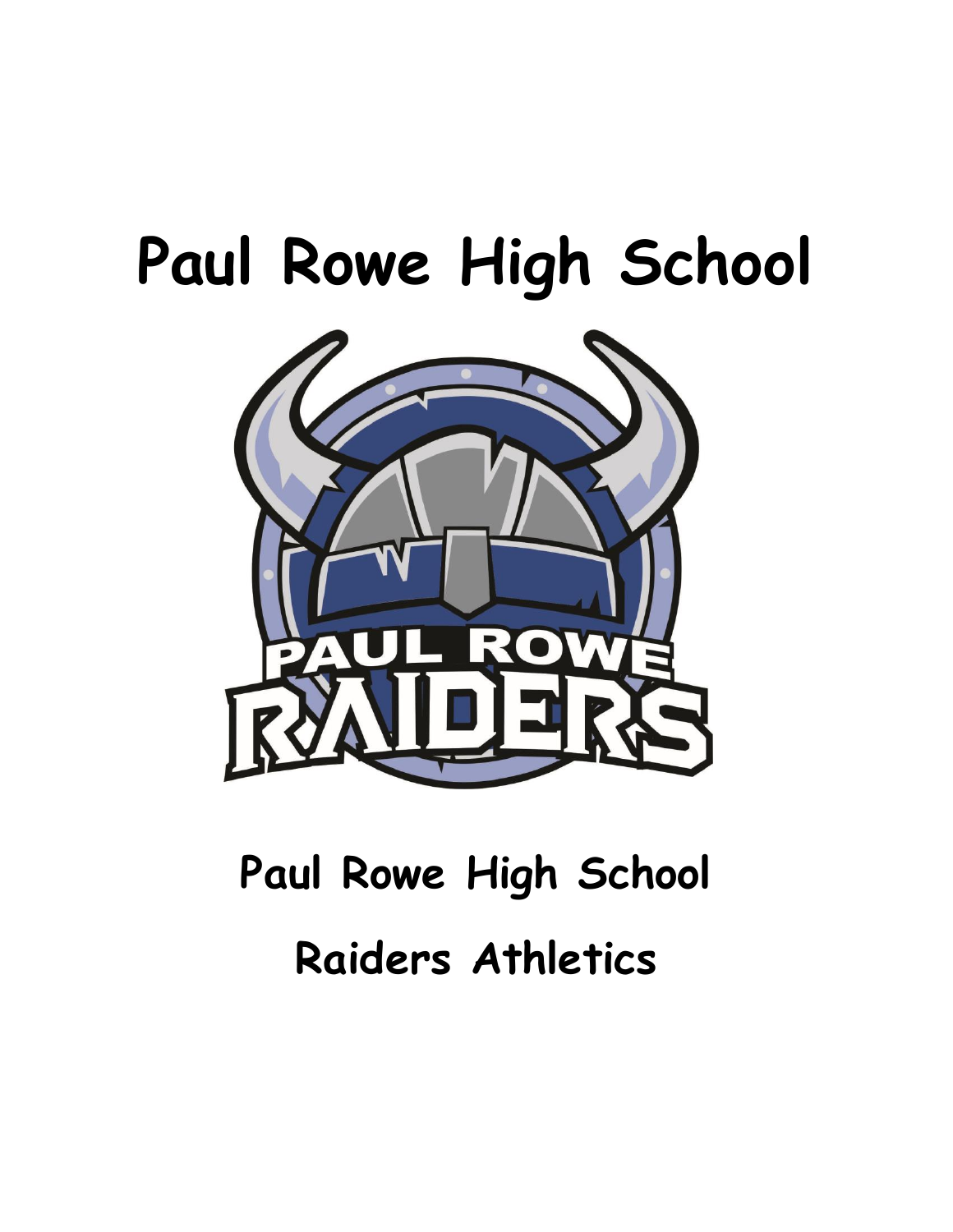# At Paul Rowe High School we have **SOLE**; Respect for **S**elf, Respect for **O**thers, Respect for **L**earning Respect for **E**nvironment.

This philosophy is the underlying basis to what we value. By modeling integrity, promoting respectful, fair and just behaviour to others and property we believe learning will occur and grow when these high expectations are set.

We believe all people can and will learn and grow and be successful when high expectations are set.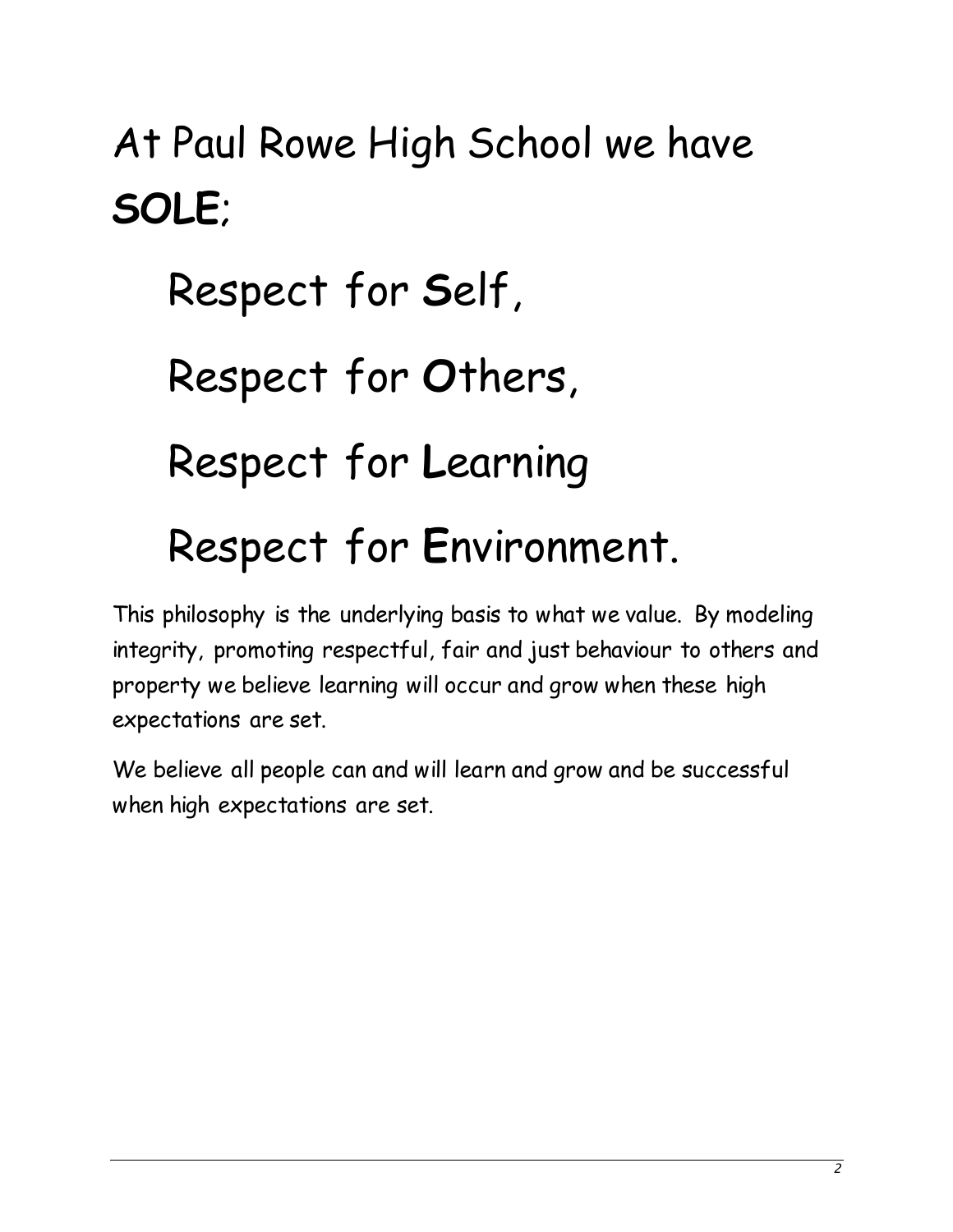| Contents                                                             |
|----------------------------------------------------------------------|
|                                                                      |
|                                                                      |
|                                                                      |
|                                                                      |
|                                                                      |
|                                                                      |
|                                                                      |
|                                                                      |
|                                                                      |
|                                                                      |
|                                                                      |
|                                                                      |
|                                                                      |
|                                                                      |
|                                                                      |
|                                                                      |
|                                                                      |
|                                                                      |
|                                                                      |
|                                                                      |
|                                                                      |
|                                                                      |
| Sanctioned Absences and Early Dismissals 17                          |
|                                                                      |
| Per Diem and Accommodation Error! Bookmark not defined.              |
|                                                                      |
|                                                                      |
|                                                                      |
| Activity Awards  Error! Bookmark not defined.                        |
| Athlete of the Year - Male and Female  Error! Bookmark not defined.  |
| Career Athlete Awards - Male and Female Error! Bookmark not defined. |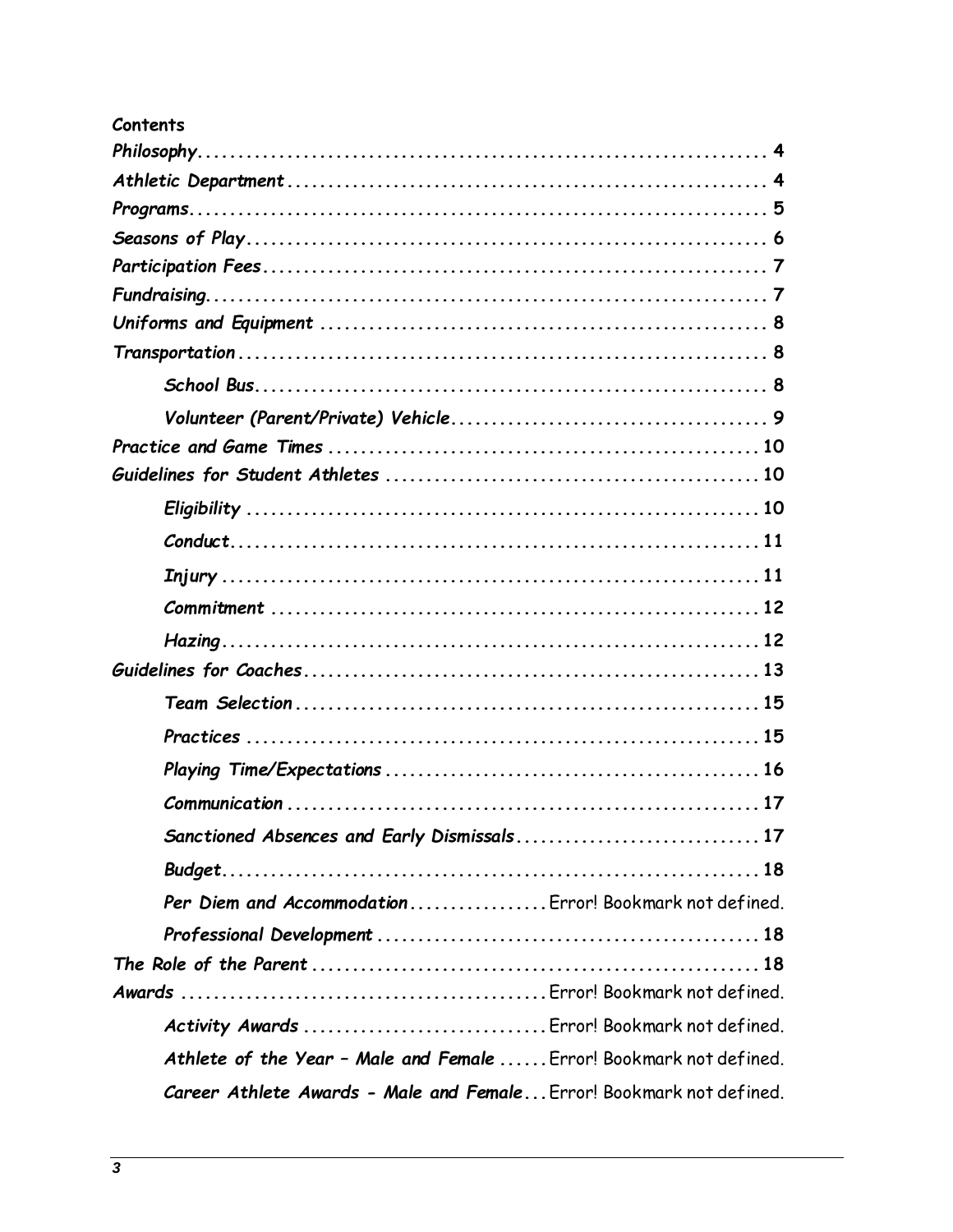# <span id="page-3-0"></span>*Philosophy*

Paul Rowe High School recognizes that extracurricular athletics promotes sportsmanship, team building, good citizenship, high academic standards, and community responsibility. Extracurricular athletics provide an opportunity for students to explore their unique talents outside of the classroom setting. These activities demand a high level of commitment, excellence, and self motivation, which will help prepare students for the challenges they will meet outside the school community.

It is a privilege for students to participate in extracurricular athletics. Participation is voluntary and is not a requirement, nor an entitlement. Therefore, extra time and effort are required of those who participate. Since the reputation of the school is often judged by its extra-curricular programs, high standards and good spirited competitions must be maintained. Those who earn the privilege of representing Paul Rowe High School in extracurricular athletics are expected to accept greater responsibilities as school citizens. We expect all of our coaches, athletes and parents to conduct themselves in such manner to bring honour and respect to Paul Rowe High School. The guidelines in this document are meant to work with Peace River School Division #10 policies.

Participation in extracurricular athletics is open to all students provided they meet the general requirements as outlined in this handbook, and any requirements specific to the activity of their choice.

#### <span id="page-3-1"></span>*Athletic Department*

- Athletic Director ........................................... Coree Asmussen
- School Administrator .................................. Matt Taylor
- o Coordinating Office Treasurer.............. Shirley Bruun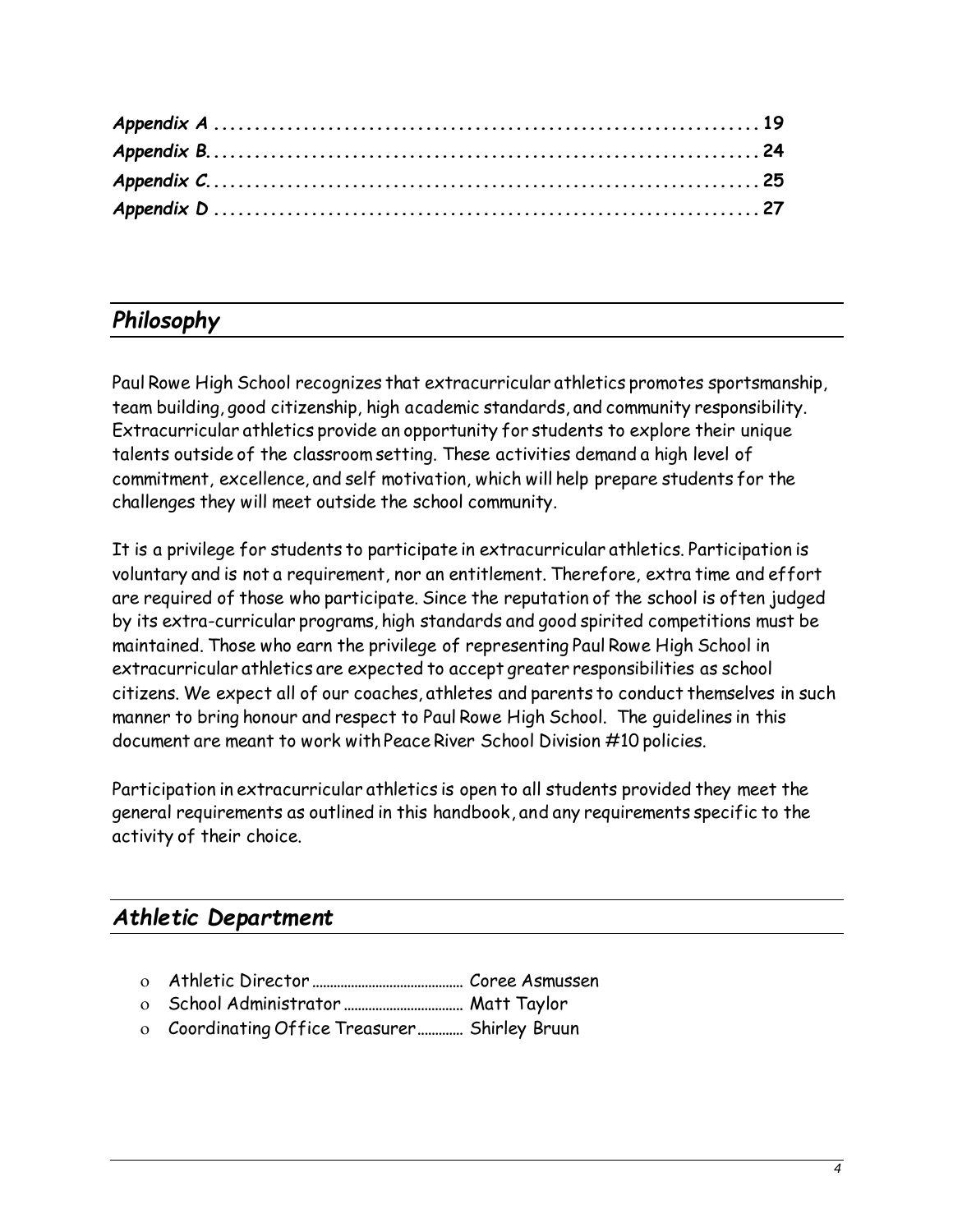#### <span id="page-4-0"></span>*Programs*

Students can participate at the Junior High (Grade 7, 8, 9) or at the Senior High (grade 10, 11, 12).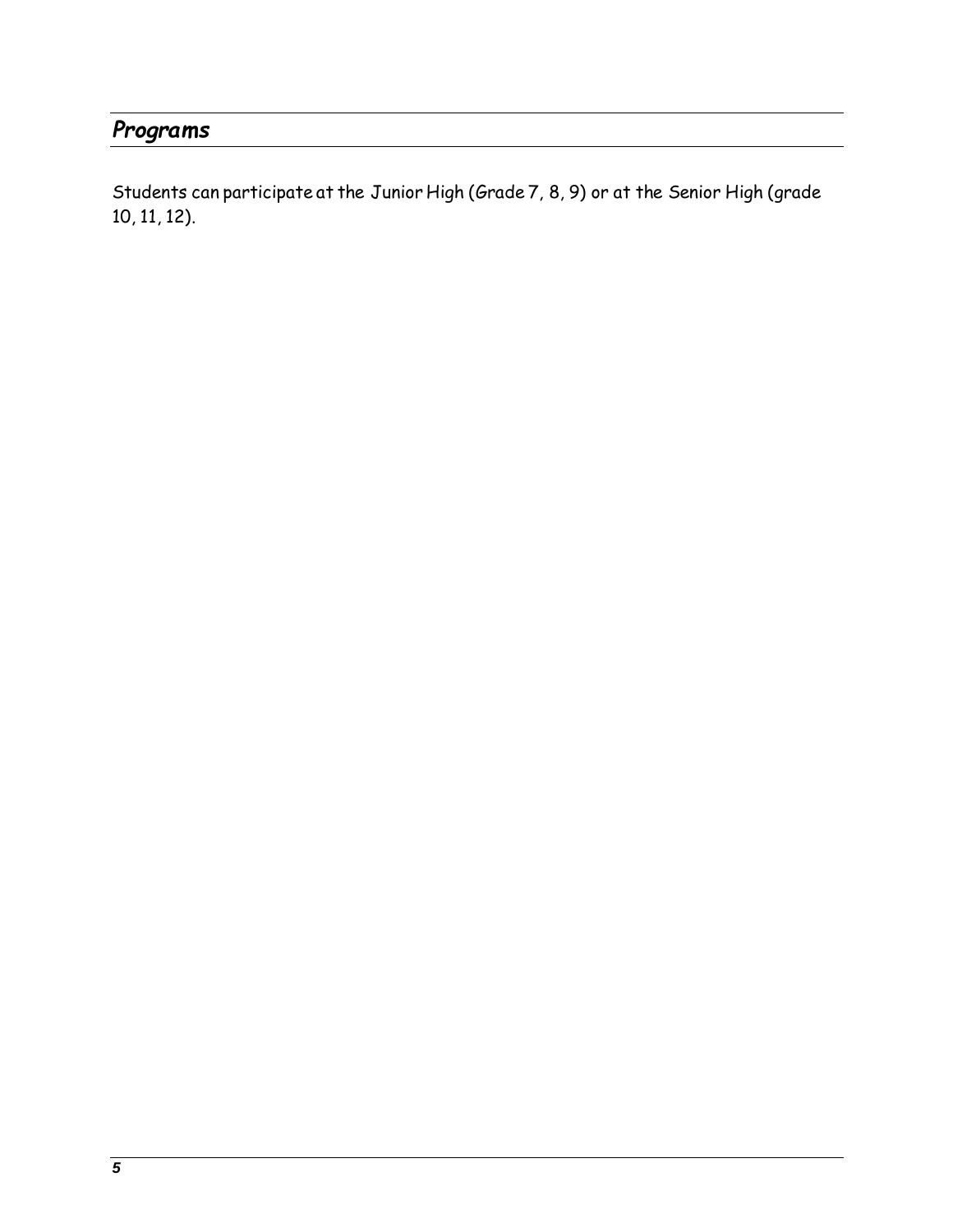|               | Boys |         | Girls |    |
|---------------|------|---------|-------|----|
| Sport         | Jr   | Sr      | Jr    | Sr |
| Golf          |      |         |       |    |
| Football      |      | $\star$ |       |    |
| Cross Country |      |         |       |    |
| Running       |      |         |       |    |
| Volleyball    |      |         |       |    |
| Basketball    |      |         |       |    |
| Curling       |      |         |       |    |
| Badminton     |      |         |       |    |
| Track & Field |      |         |       |    |
|               |      |         |       |    |
|               |      |         |       |    |

Paul Rowe High School facilitates the following athletic activities:

# **Coach Selection**

School staff will be approached first followed by community coaches to coach a team. The athletic director may advertise that Paul Rowe is looking for coaches to complete the coaching staff. At any time, community members are welcome to submit an intent to coach form for consideration. The final decision will be made by the Athletic Director and Principal.

#### <span id="page-5-0"></span>*Seasons of Play*

The seasons of play have been established to protect the student athlete from being placed in a position of having sports seasons overlap. It is not desirable for a student athlete to have to attend practices and games for two or more sports on the same days. Therefore,

- Each activity may hold practices according to the Alberta Schools' Athletic Association (ASAA) seasons of play.
- The preceding activity has priority for practice times and games.
- The trailing activity may hold practices according to the ASAA seasons of play; however, these practices are not to conflict with the team and players of the preceding activity.
- Final cuts for the trailing activity occurs (minimum) 2 practices after the completion of the preceding activity.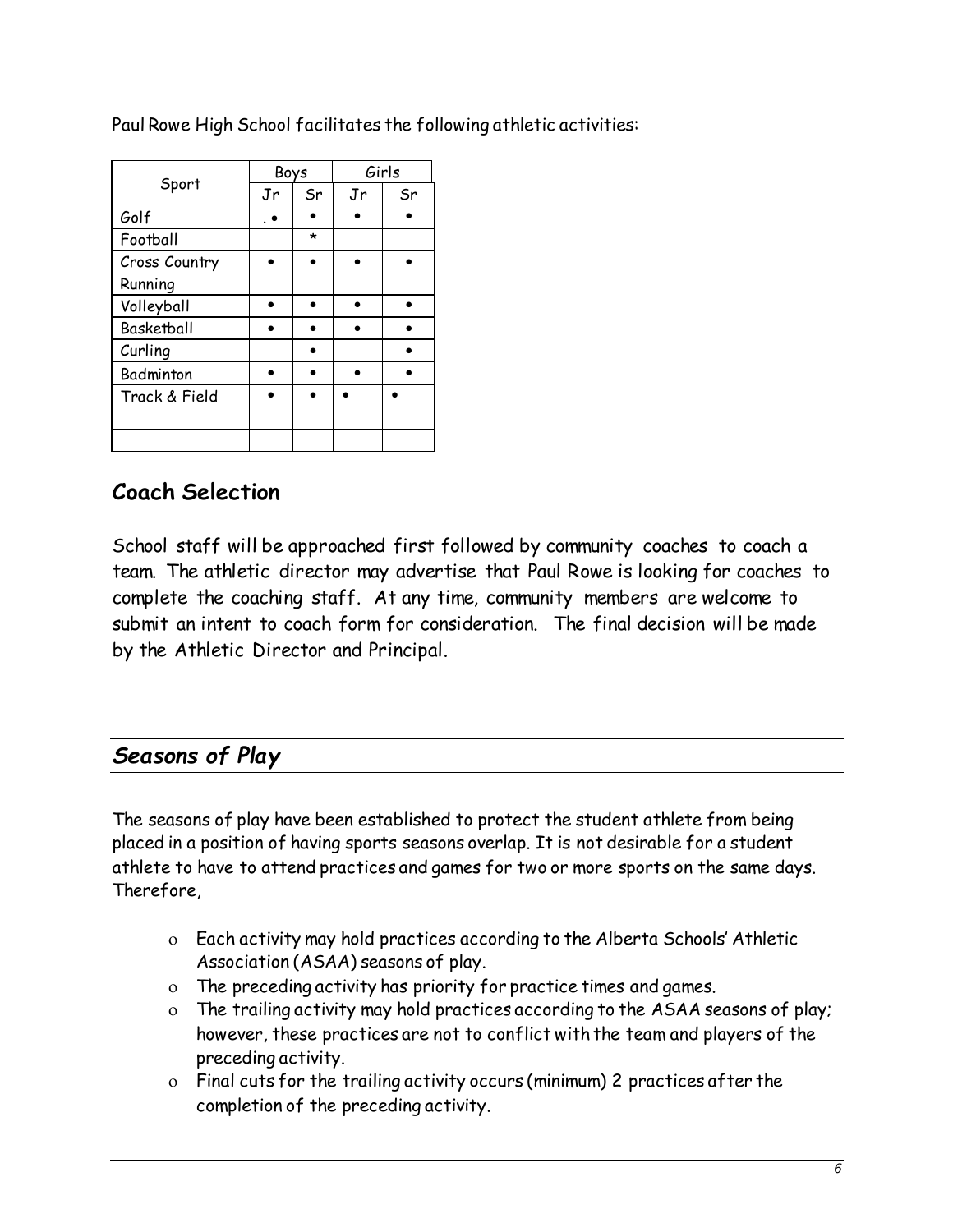#### <span id="page-6-0"></span>*Participation Fees*

It is necessary for the athletic program to charge a participation fee for each activity that an athlete participates in. The following applies to participation fees;

- All participation fees will be determined by the athletic director and staff rep. To determine the cost, the following must be considered:
	- o Tournament and/or league entry costs
	- o Travel (league or tournaments) for players if parents are not driving
	- o Staff rep/coach mileage travel cost
	- o Hotel rooms for players, coach/staff rep
	- o Uniforms
	- o Ref/Umping cost for home games

Accommodation - One hotel room will be paid for by the team for coaches and one hotel room for the staff rep during zone and provincial play

Travel costs – Mileage should be provided for staff reps traveling to zone or provincial play. It is responsible to assume that the rep or coach ride with a parent if room permits. If they choose to drive themselves when room is available, it will be at their own cost.

- o Fees are paid to the athletic director.
- $\circ$  Players must pay fees in full, or make arrangements with the athletic director, before they will be permitted to participate in league games or tournament.

#### <span id="page-6-1"></span>*Fundraising*

Provincial ASAA and NWASAA zone association registration fees will be paid by the school.

Teams may choose to fundraise to lower their team fees. Fundraising events must be approved by the athletic director. Fundraising is done by the team and organized by the coach.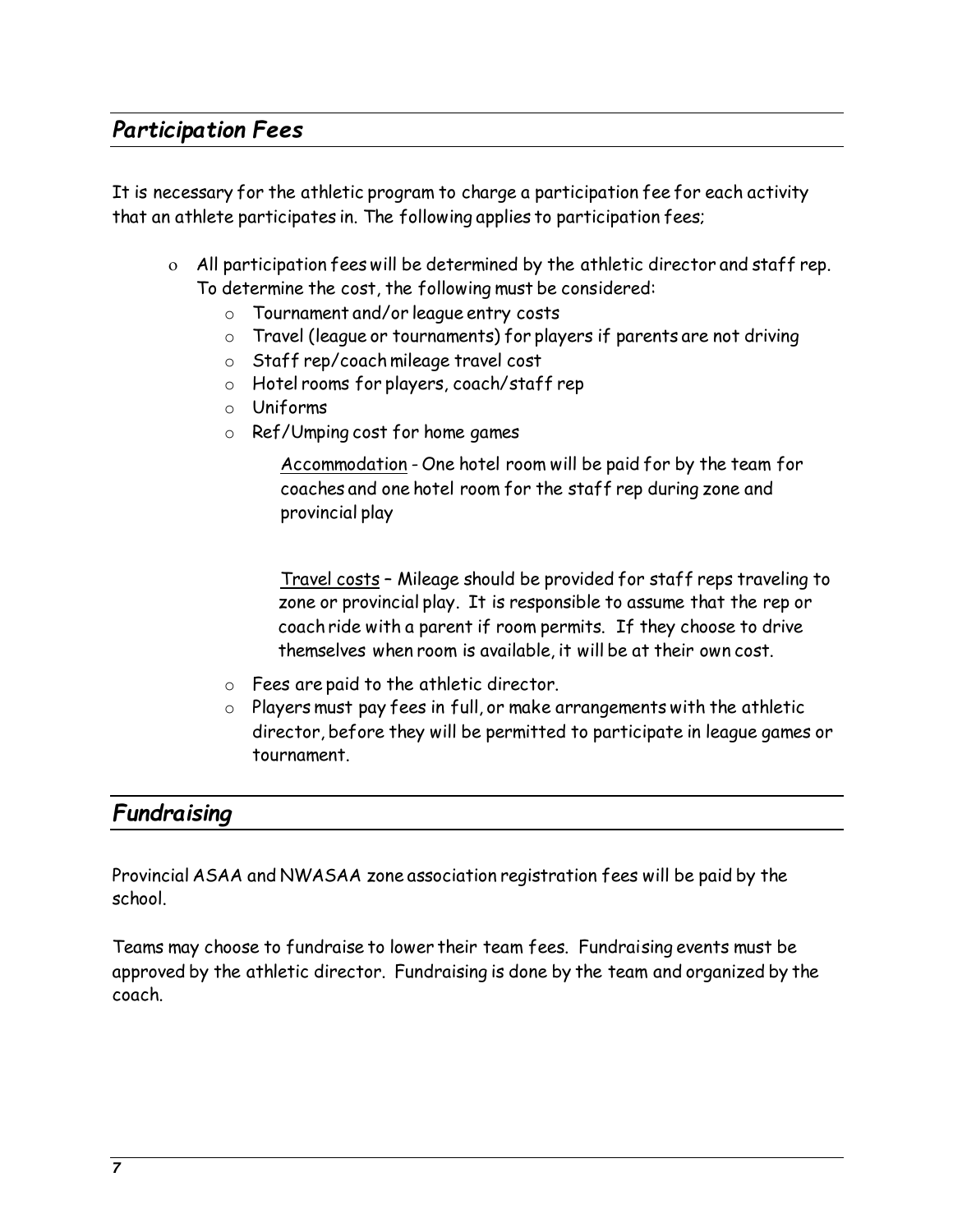#### <span id="page-7-0"></span>*Uniforms and Equipment*

Uniforms will be distributed by the coach. A uniform tracker sheet must be kept by the coach. Coaches will collect all uniforms from players at the end of the season and give to the athletic director. The athletic director will ensure they are washed and stored for next season.

Players will be responsible for the care and maintenance of uniforms while they are in their possession. All uniforms are to be cold water washed and hang dried.

Players will be responsible for the cost of replacement of any uniform damaged or lost while in their possession.

Teams may be provided equipment and a first aid kit specific to their activity. This equipment is owned by the school. The care and supervision of this equipment shall be the responsibility of the coach or their designate. This equipment is provided for team use. Coaches are to advise the Athletic Director if items in the first aid kit and/or equipment need to be replaced.

Team gear or apparel must be ordered by the coach/team but also be approved by the athletic director before the order is placed. Team gear must be ordered through the Raider's Gear Store. Athletes are responsible for the cost of apparel in addition to the team fee.

#### <span id="page-7-1"></span>*Transportation*

The transportation for league, invitational, zone, and/or provincial events must be handled according to Board Policy

#### <span id="page-7-2"></span>*School Bus*

- The division owned buses must be booked through the office.
- The cost of using buses for league transportation will be covered out of the team's budget. The cost of using buses for invitational events will be billed to the team at the division's current rate for mileage and driver.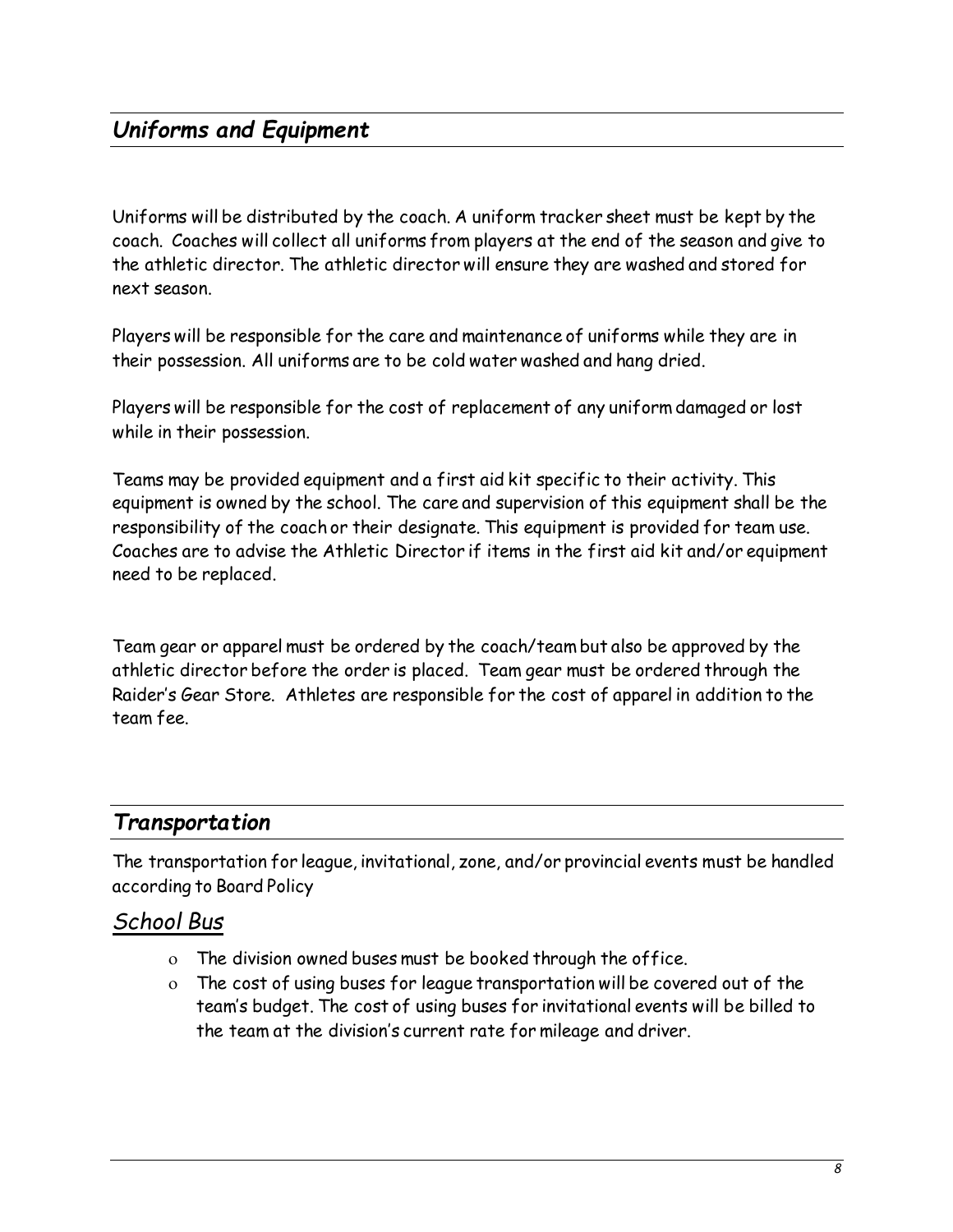# <span id="page-8-0"></span>*Volunteer (Parent/Private) Vehicle*

- Student athletes **may not** transport themselves to events even if they are over the age of 18
- Family members over the age of 18 and not a member of the school may transport other immediate family members to events provided they are an approved driver
- Players must be transported to events by registered Volunteer Drivers or in accordance with the family member bullet
- To become a registered Volunteer Driver, drivers must complete the Volunteer Driver and Volunteer Form and meet all requirements as stated on the form
- Volunteer Driver forms are available from the school office
- Volunteer vehicles used for transportation will not be eligible for financial compensation from the school

#### **Travel Procedures**

- Parent reps will establish a list of "Family Contacts" which will include the home and cell numbers of the athlete, parents or guardians. This must be made available to each parent/guardian driving, supervisors, team rep, coach, athletic director and administration. This information must be held with confidentiality.
- The coach must carry a copy of the medical alerts of any students, their AB Health Care number and emergency contact information.
- Students are to travel with the team. They cannot drive themselves to a game or tournament.
- On overnight stays in a hotel or a classroom, rules need to be established and communicated to all prior to beginning the overnight stay.
- Supervision is a shared responsibility by the coach, staff rep and/or parent rep, and parents in attendance.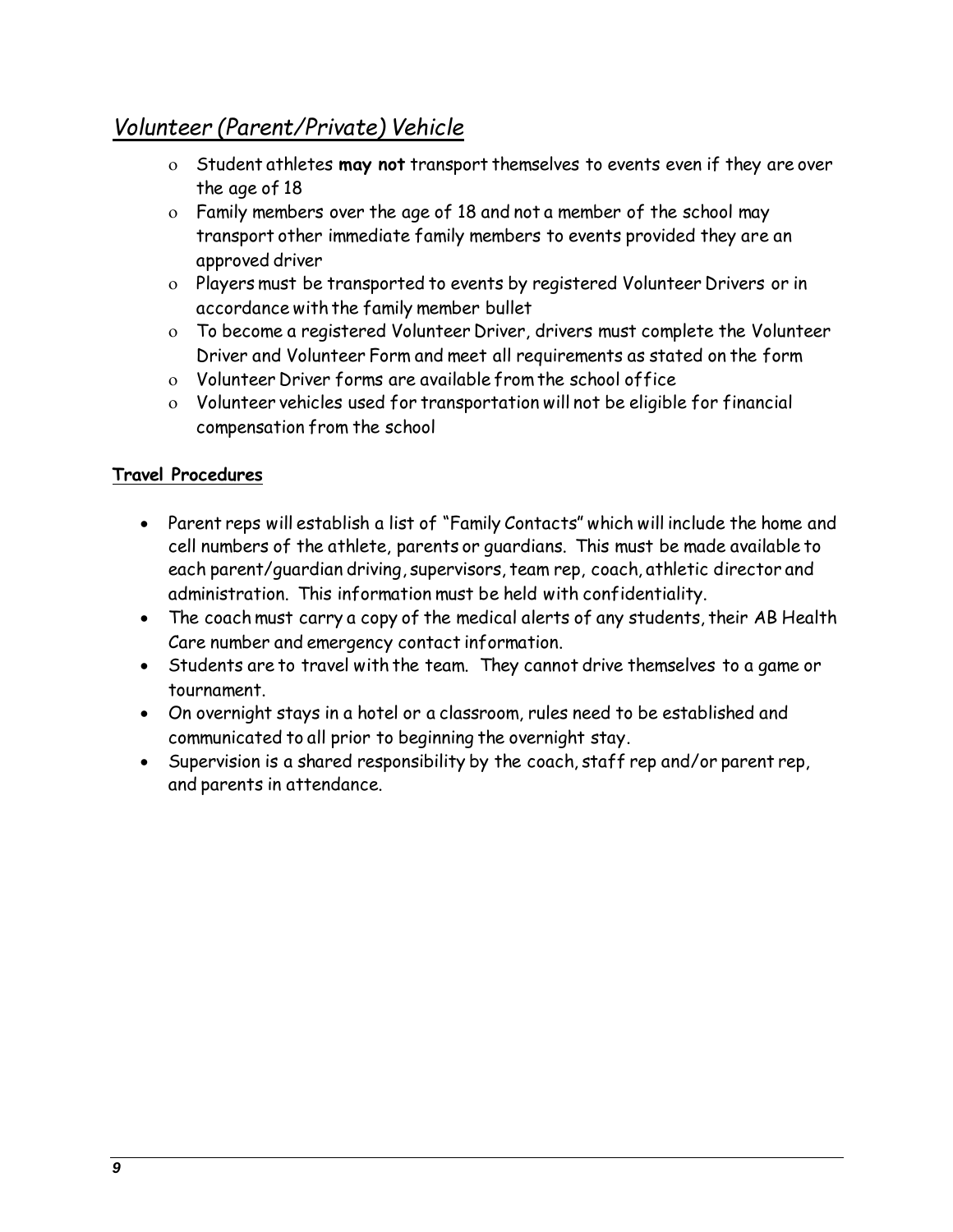#### <span id="page-9-0"></span>*Practice and Game Times*

All gym usage shall be booked through the Athletic Director

League games and home tournaments have booking priority over practices

Junior teams have priority for after school practice times

Any activity underway shall have priority over the following season of play (e.g. volleyball over basketball)

There must be a coach or staff rep present at all practices and games. When a coach has completed all required volunteer paperwork a school staff member can open up, and lock the main entrance. After the practice/game, check all doors and do the final lockup of the school. If the coach has not completed all necessary paperwork a staff rep must be at the practice until a coach has completed all paperwork.

The Athletic Director will create a practice schedule on a seasonal basis.

Coaches and teams need to ensure they are leaving the gym in good condition. No garbage on the stage, extra belongings in the lost and found bin and equipment is put away properly

#### <span id="page-9-1"></span>*Guidelines for Student Athletes*

#### <span id="page-9-2"></span>*Eligibility*

To be eligible to participate, student athletes must meet eligibility requirements as outlined by the North West Alberta Schools Athletics Association.

To be eligible to participate, Grade 10, 11, and 12 students must meet eligibility requirements as set out by the ASAA.

Students must be in attendance for the day of a practice or game in order to participate in that practice or game. Legitimate reasons for an absence, which would allow a student to participate on the same day as the absence, are;

- School Sanctioned Activities
- Appointments with health professionals
- Emergency Situations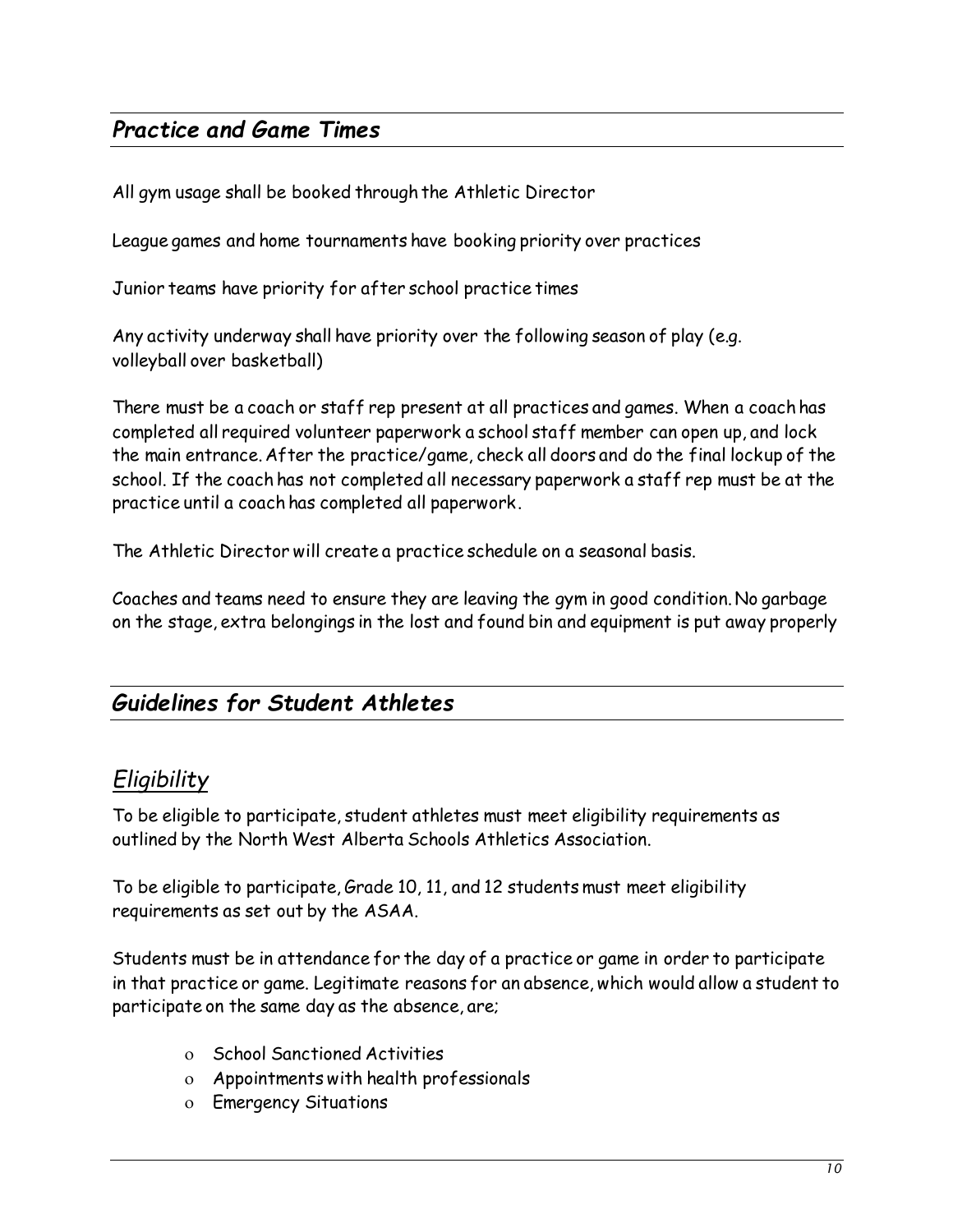Planned absence for personal or educational purposes that have been approved by the school administration.

Students who are absent from classes for a portion of the day due to illness are not eligible to participate by simply making it to the remaining portion of their classes. It may be considered unethical for a coach to practice or play an athlete who was ill earlier in the day. The effects of that illness may linger and present a potential health risk to the athlete, their teammates, and their opponents if the athlete practices or plays that same day.

An athlete under suspension from school is also suspended from participation in extracurricular activities, until such time as the student has been reinstated to classes.

#### <span id="page-10-0"></span>*Conduct*

Student athletes are representatives and ambassadors of Paul Rowe High School, the community of Manning and Peace River School Division. They represent the current and past students and staff.

Student athletes are expected to provide positive and strong examples of leadership and citizenship both on and off the court/field of play, and both in and out of the classroom.

Team Before Self - Most sports are team games and although it is proper and even necessary to have personal objectives, it is paramount that each member of the Paul Rowe team possesses an unselfish attitude where team objectives are primary. Be a TEAM Player – help with the set-up and take down of equipment, carry the ball bag or medical kit, keep team areas clean etc.

Regardless of when or where an athletic event occurs, it is a school sponsored activity. The use of tobacco, drugs, or alcohol is prohibited and shall be strictly enforced.

If a student athlete does not conduct him or herself in a manner that reflects favorably on the school, the privilege of participation may be suspended or revoked by a coach, supervisor, staff rep, the athletic director, or principal.

# <span id="page-10-1"></span>*Injury*

All student athletes should carry some form of medical insurance. If an athlete is injured while participating on behalf of Paul Rowe High School, the school will not cover medical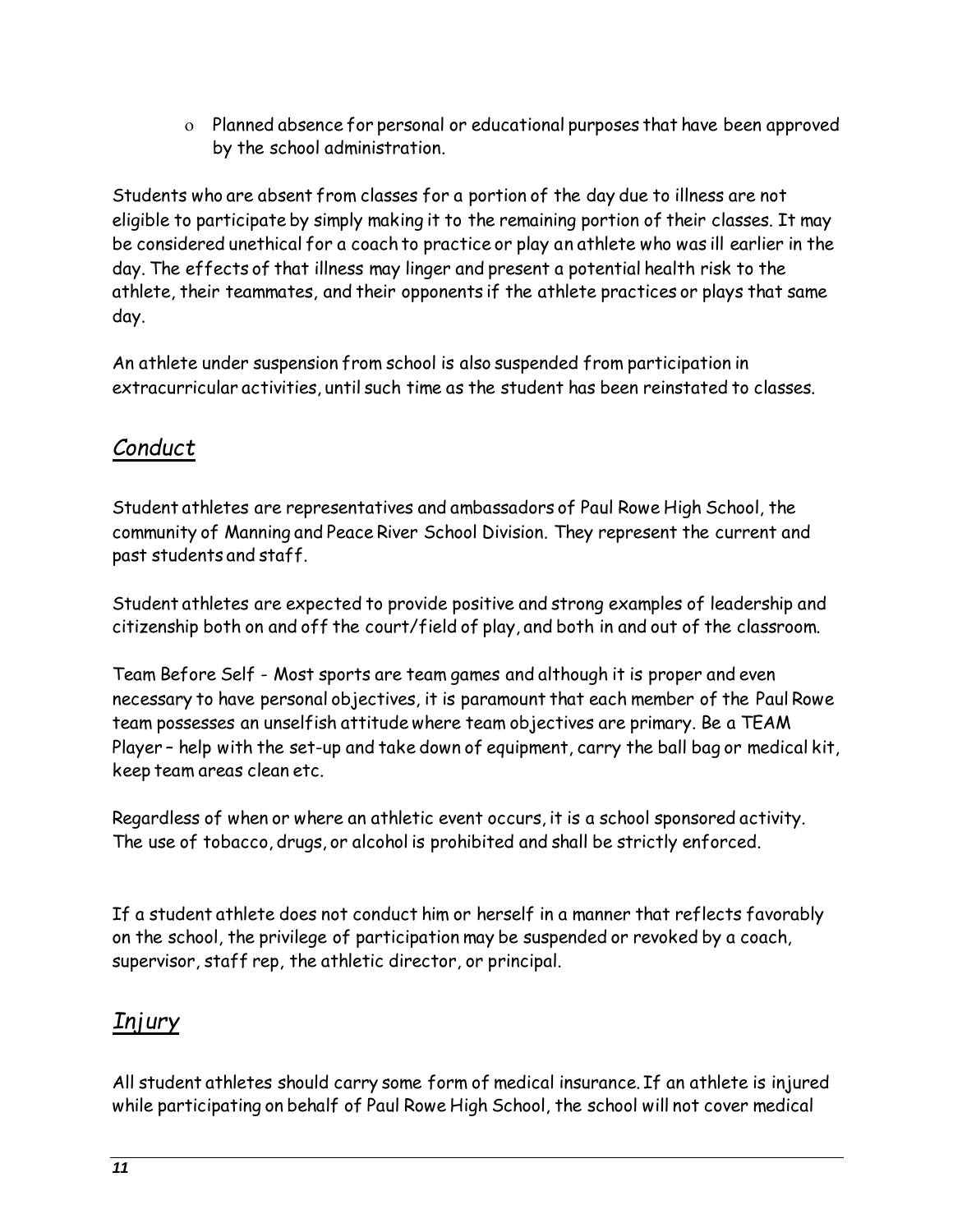costs (e.g. Ambulance costs). It is suggested that any student athlete not having medical coverage, subscribe to the student insurance package which is offered at the beginning of each year.

Any student injured on or off the field of play, and requiring medical attention, must present a note from a physician before being eligible to practice or play again.

#### <span id="page-11-0"></span>*Commitment*

Being a member of any school team is a privilege, which each athlete must earn. A key to earning that privilege is commitment to the team. Team success can only be achieved if all participants are committed. This type of commitment includes;

- Attendance and punctuality at all practices, games and team events.
- Providing the coach with advance notice of absences or lates from practices or games, and an explanation of that absence or late.
- Listen to the coach: accept feedback and be prepared to make changes.
- $\circ$  Be a team player: help with set-up and take down of equipment, carry ball bag, first aid kit, keeping designated areas clean, attending team meetings, etc.

While it is acceptable for a student athlete to have a job, it is not reasonable to expect the coach to accept working as a legitimate reason for missing practice or a game.

# <span id="page-11-1"></span>*Hazing*

Hazing or negative initiation activities are prohibited by Paul Rowe High School. The planning, initiation of, or participation in such activities shall be dealt with under the behavioral expectation of Paul Rowe athletics, and may lead to suspension or removal from a team and or school.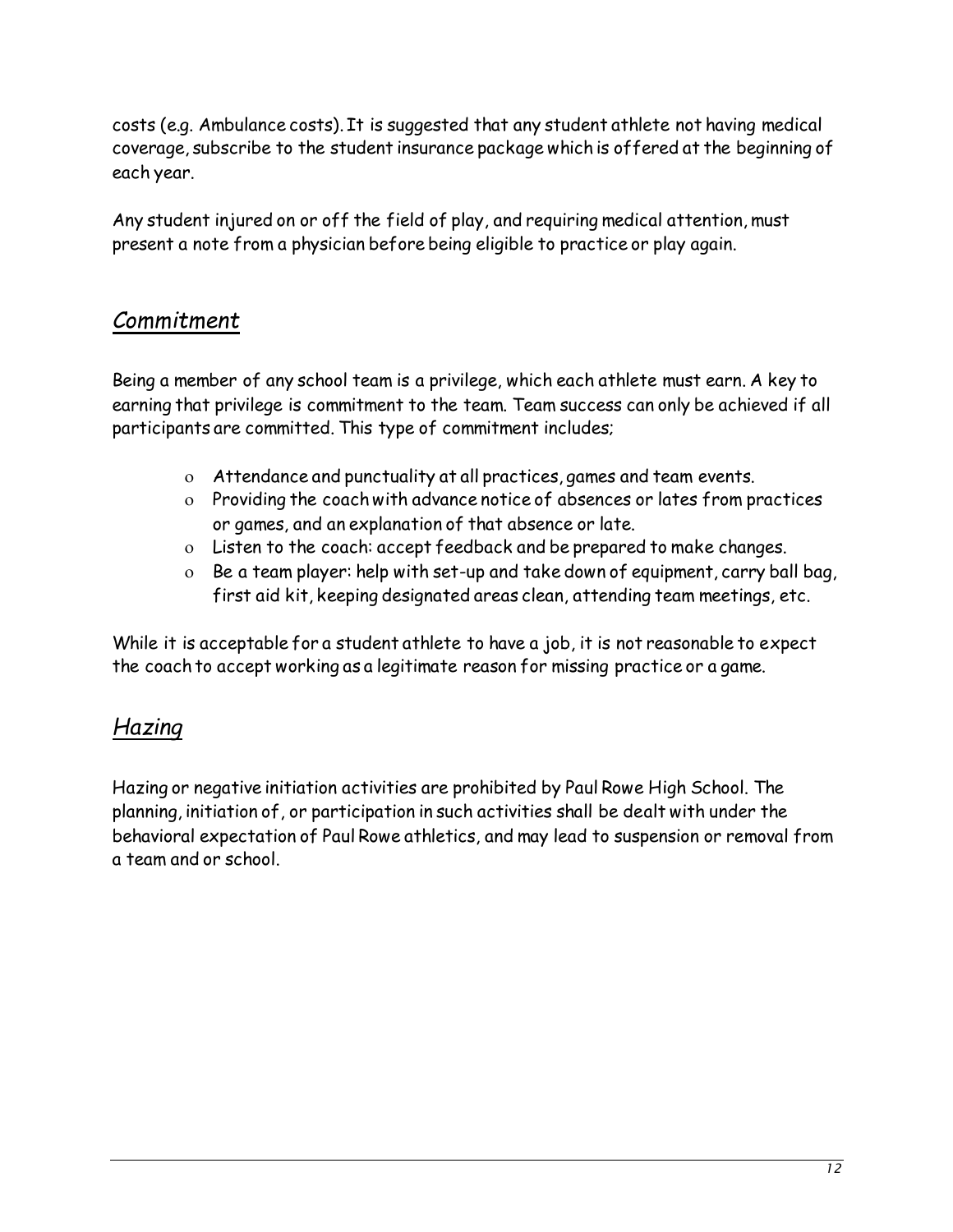# <span id="page-12-0"></span>*Guidelines and Expectations for Coaches*

The following guidelines are to be considered a code of conduct for Paul Rowe coaching staff.

The coach is considered an employee of the division and are considered as staff as per division policy.

The chief objectives of school athletics are to build leaders and to develop athletic skills. Winning games is secondary to these objectives. Coaches who do not make a positive contribution to the total educational process are not meeting their obligations.

Coaches are to be role models for students and model a high degree of sportsmanship, fairness and self-control to their own students, students and coaches on opposing teams and officials.

The Coach should:

- Always be regular and prompt in meeting assignments practices, games and meetings.
- Write out the team roster and hand in to athletic director once the team has been selected (include first and last name and uniform numbers)
- Regularly check e-mail for communication emails from athletic director
- Select the team of players and play them appropriately while providing encouragement along with skill development.
- Be diligent in attention to routine details. This includes getting in all reports when due, keeping necessary records, phoning in results, and forwarding any receipts when required.
- Maintain an excellent record of playing time for all athletes and be able to present this information when asked by the athletic director
- Instill in the team an attitude of sportsmanship on and off the court, during the game and afterwards, in and out of school.
- Work to instill with their players respect for all officials,
- Respect the rights and feelings of other coaches and never use tactics that take unfair advantage of others. The coach should be friendly and courteous at all times and never argue with an opposing coach in front of the team or spectators.
- Teach the team to be respectful and friendly towards opponents.
- Use acceptable language at all times. Vulgarity and profanity have no place on the athletic field or court, in the gym or in the classroom or at practise.
- Shall not use alcohol or non-prescription drugs in any form while with the team.
- When faced with unpredicted disciplinary situations or concerns, situations are to be assessed on a rational basis.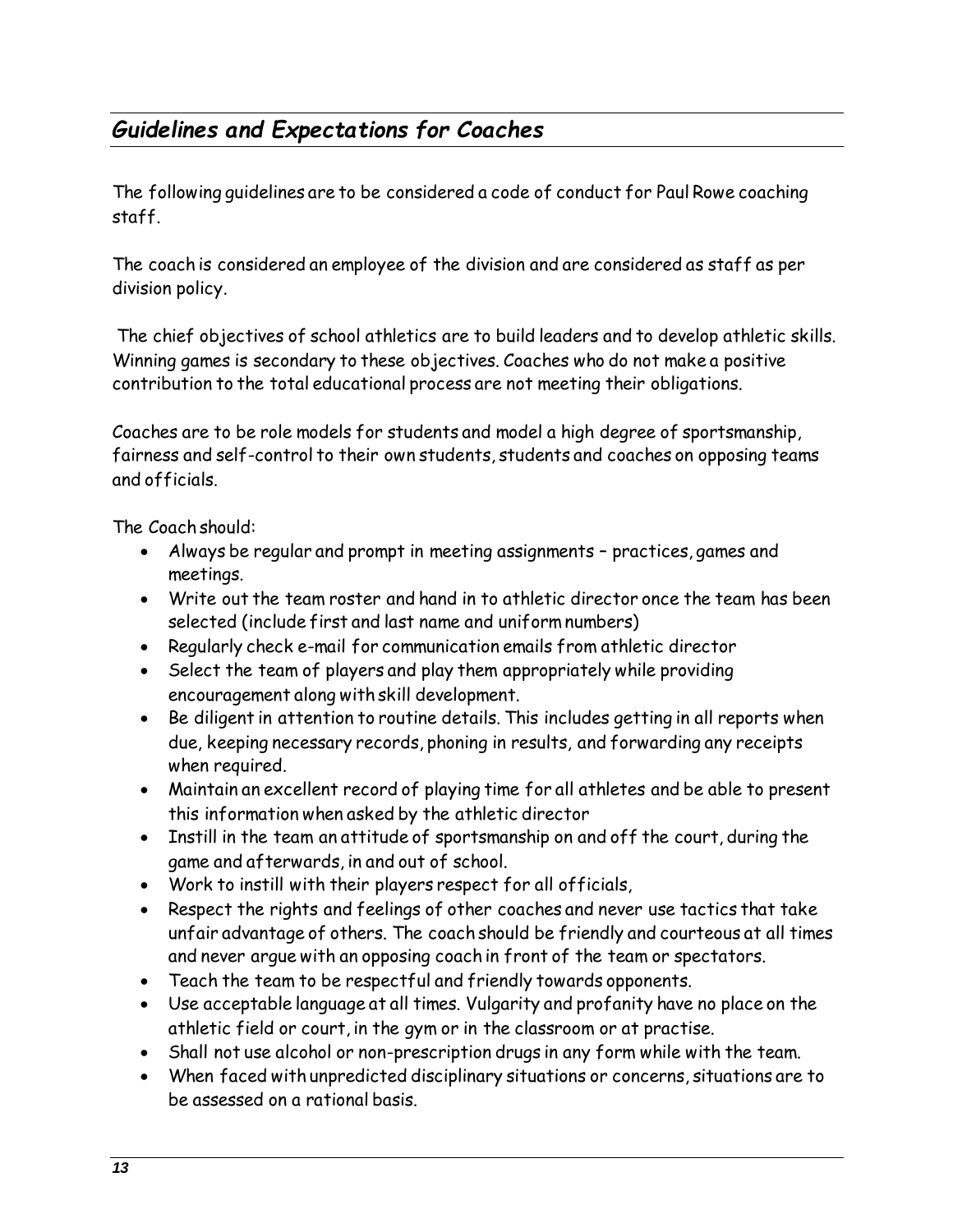- If there is a disciplinary situation or concern, the staff rep should be informed and information should be relayed to the athletic director and the principal.
- Accept the responsibility as a mentor to the athletes under her/his direction. The coach is in a unique position among all school staff in the relationship with the students.
- Be mindful of their position of guardianship entrusted by the athletes and their parents. While acting as a counselor to the athletes, there must also be a necessary social separation, so that over-familiarity or impropriety does not occur or is not perceived to have occurred.
- Be familiar with the contents of the Safety Guidelines for Secondary Interschool Athletics in Alberta and follow the recommended safety practices as is reasonable in the circumstances.
- The coach must have their concussion course completion certificate and provide a copy to the athletic director
- If the coach has a message he/she needs to reach the team with, he/she is responsible for relaying the message to the Parent Rep, who is then responsible with notifying parents
- Hand in driver list to the office prior to an out of town game or tournament.
- Check e-mail regularly to receive draws and important notices
- <span id="page-13-0"></span>Collect team uniforms at the end of the season and hand in to athletic director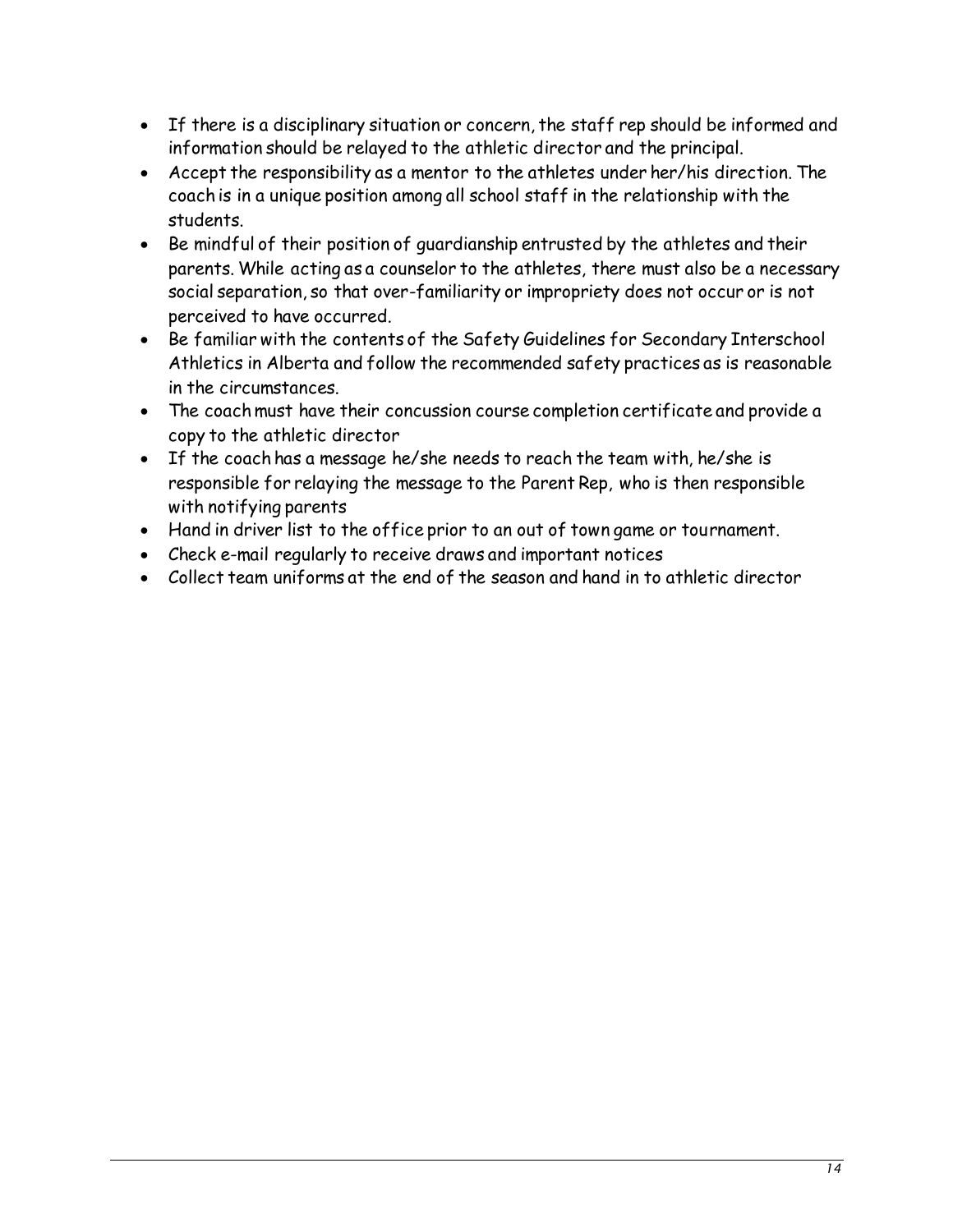#### *Team Selection*

All activities are open to all students of Paul Rowe High School who meet the requirements of grade, gender, and general eligibility.

Coaches must conduct an open tryout, and may not make final cuts until after the second practice.

The number of variables considered in team selection and their relative importance to each other is a complex and subjective process. The coach will endeavor to be fair and transparent in their application of this process with athletes.

Final selections should be based on attitude, coachability, and skill. The coach has the responsibility to select athletes that they believe will work best together as a team and that will be competitive at their level of play.

After team selection is complete the coach and coaching staff should provide players who were not selected with feedback in order to increase their probability of future improvement and selection.

At the junior level the school strongly encourages coaches to keep as many as possible, to promote athlete development (possible to form B teams)

When selecting players, coaches will endeavor to give athletes an opportunity for skill instruction, demonstration and simulated game play where appropriate. When desired a coach may ask for feedback from other coaches' observations of an athlete's abilities.

Once the team has been selected, the coach must promptly submit a roster to the Athletic Director. The coach is responsible for submitting this list ASAP after try outs are held. All players must be included on the roster with their uniform number.

# <span id="page-14-0"></span>*Practices*

All practices will be scheduled by the Athletic Director after consulting with coaches.

Practices may not be held on PD days or days where students do not attend school without permission from the athletic director.

All changes or cancellations need to go through the athletic director for approval.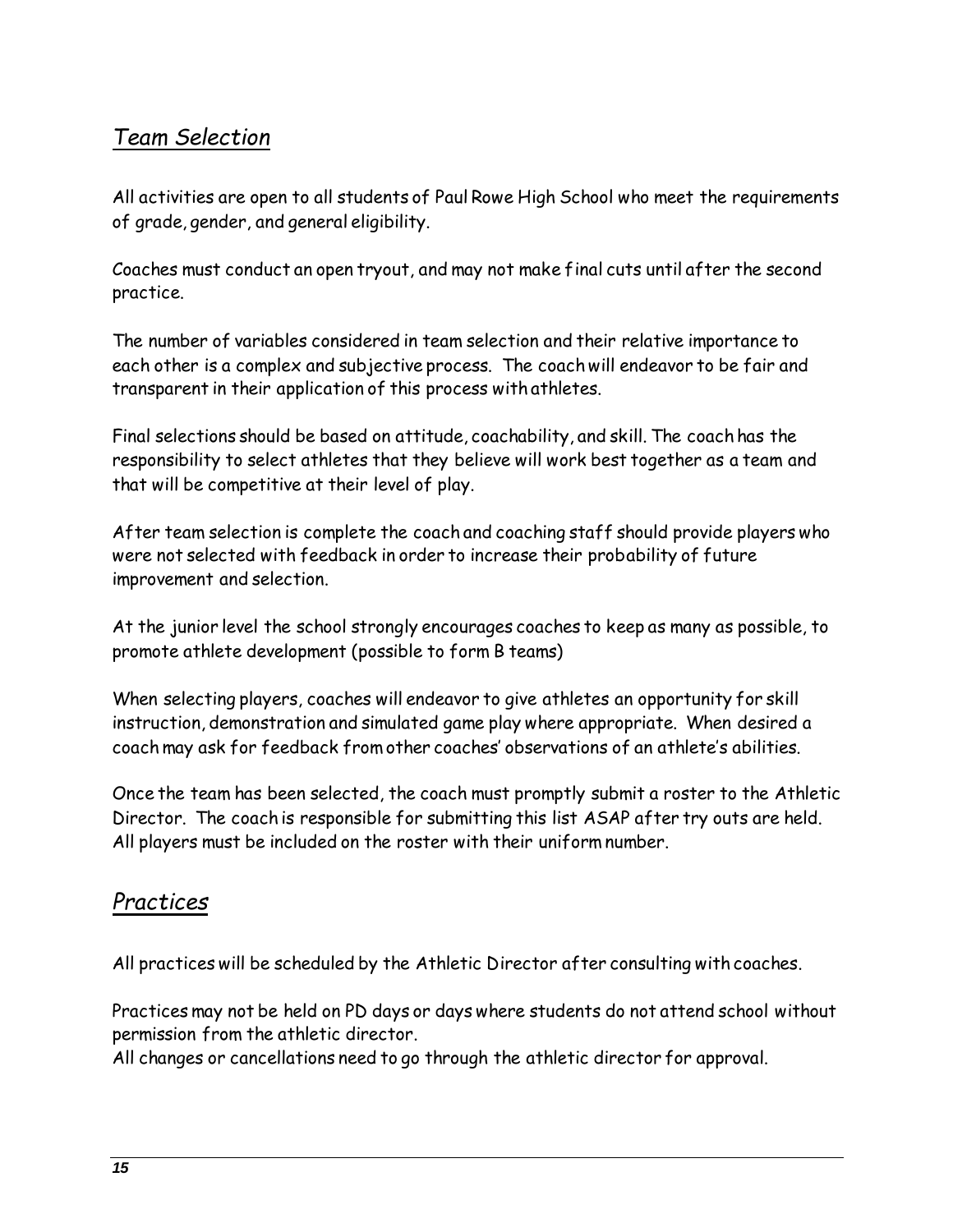A change, addition, or cancellation to a game or practice should be made with as much advance notice as possible.

| Team            | Practices  | <b>League Play</b>            | Tournaments  |
|-----------------|------------|-------------------------------|--------------|
| Jr. Volleyball  | 2 per week | 1 per week<br>2 when required | 3 per season |
| Sr. Volleyball  | 2 per week | 1 per week<br>2 when required | 6 per season |
| Jr. Basketball  | 2 per week | 1 per week<br>2 when required | 3 per season |
| Sr. Basketball  | 2 per week | 1 per week<br>2 when required | 5 per season |
| Badminton       | 2 per week |                               | 3 per season |
| Track and Field | 3 per week |                               | 3 per season |
| Cross Country   | 3 per week |                               | 2 per season |
| Golf            | 3 per week |                               | 2 per season |

The general guidelines for scheduling shall be as follows:

<span id="page-15-0"></span>\*\*\*Tournaments include the zone tournament. The tournaments schedule is set so that no more than 4 Fridays for invitational tournaments are missed by students. If a team is successful to make it to provincials this will be considered a bonus tournament. **Provincial tournaments are at the team's expense.** 

**Teams may practice three times a week, the week before zone or provincial play.** 

#### *Playing Time/Expectations*

Paul Rowe High School participates in competitive leagues and tournaments. As such, there will be few, if any instances where playing time for each player on the team will be equal. The amount of playing time may vary from game to game, or from week to week. Neither the player's grade nor prior years of playing experience with Paul Rowe High School teams will be a factor in determining playing time. Factors other than skill and ability that a coach may consider are practice attendance and effort. **Playing time will be at the coach's discretion!**

<span id="page-15-1"></span>Paul Rowe strongly encourages that fair playing time occurs at the Junior High level. Senior athletics are competitive. It is expected all players will have an opportunity to play in at least one tournament; however, the amount of playing time is at the coaches' discretion given the game situation.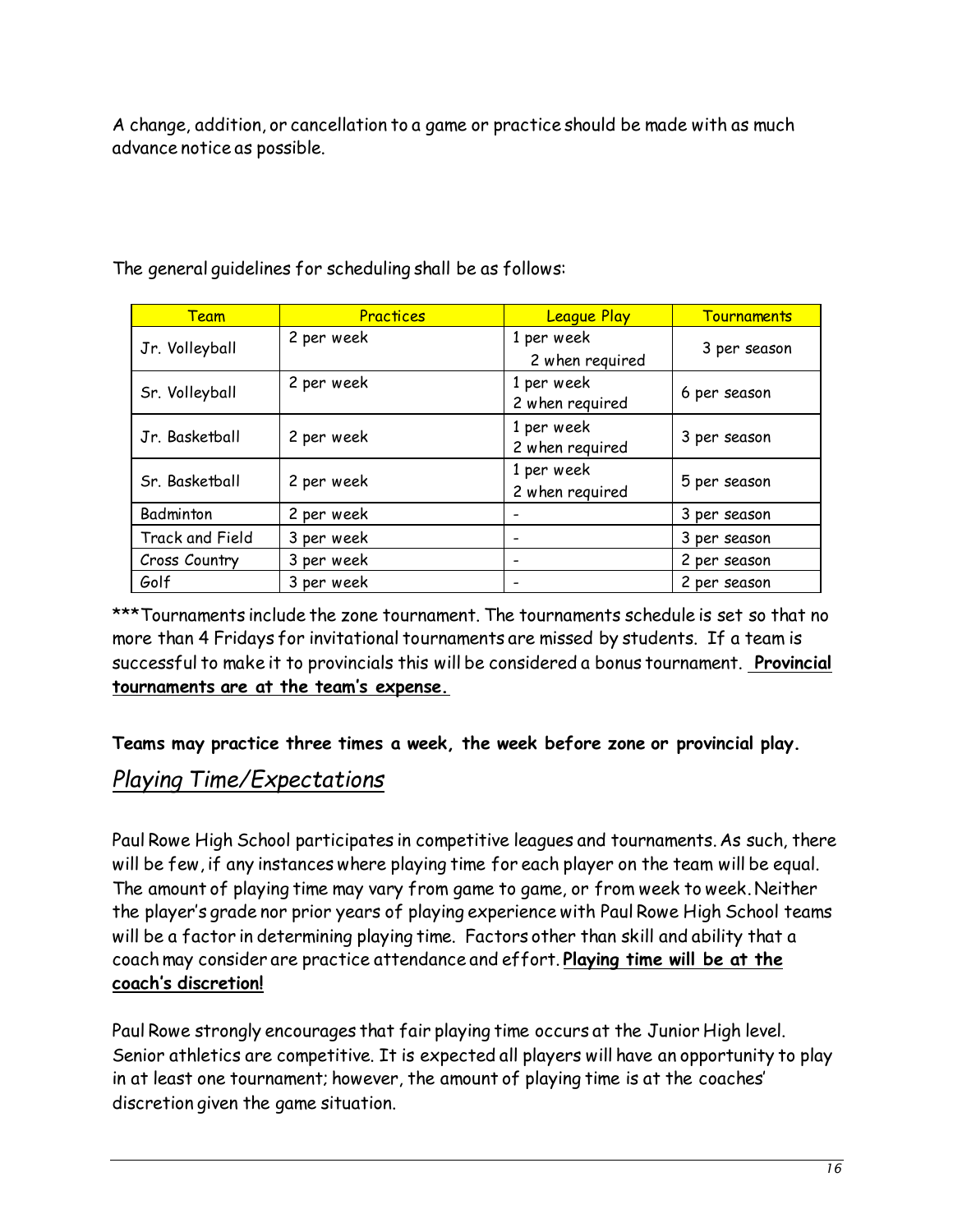#### *Communication*

Clear communication between coach and player, player and parent, parent and coach, and between players is critical to avoid misunderstanding. This communication can be initiated and maintained in a number of ways:

> Coaches shall hold a pre-season parent/guardian meeting. A parent rep must be chosen at this meeting to help with the organization of booking rooms, arranging transportation and ensuring that necessary forms are in.

#### <span id="page-16-0"></span>*Sanctioned Absences and Early Dismissals*

It is at times necessary for student athletes to be absent from classes, or to be released from class prior to the end of the class. In these instances, coaches or staff reps are required to provide notice to all school staff in a timely manner. It is preferred that this is done at least 2 days prior to the day of leaving. The more notice the better. Coaches are responsible for e-mailing staff reps the roster a few days before the tournament, so the staff rep can notify staff about excused absences for each tournament or league game student athletes may be missing school for.

The notice should be provided as early as possible, and must contain the following;

- A list of all students involved
- The date of the Sanctioned Absence
- Periods involved and time of departure
- The event
- <span id="page-16-1"></span>Students will be marked as an excused absence after this time by the office. If parents and their child must leave early, the office must be noticed prior to the assigned leaving time as students will be marked as an unexcused absence if they leave prior to the designated time. An unexcused absence would result in the student be ineligible to play for that day. Students must be present on the day of the league game or tournament. Students cannot play if they are sick or injured.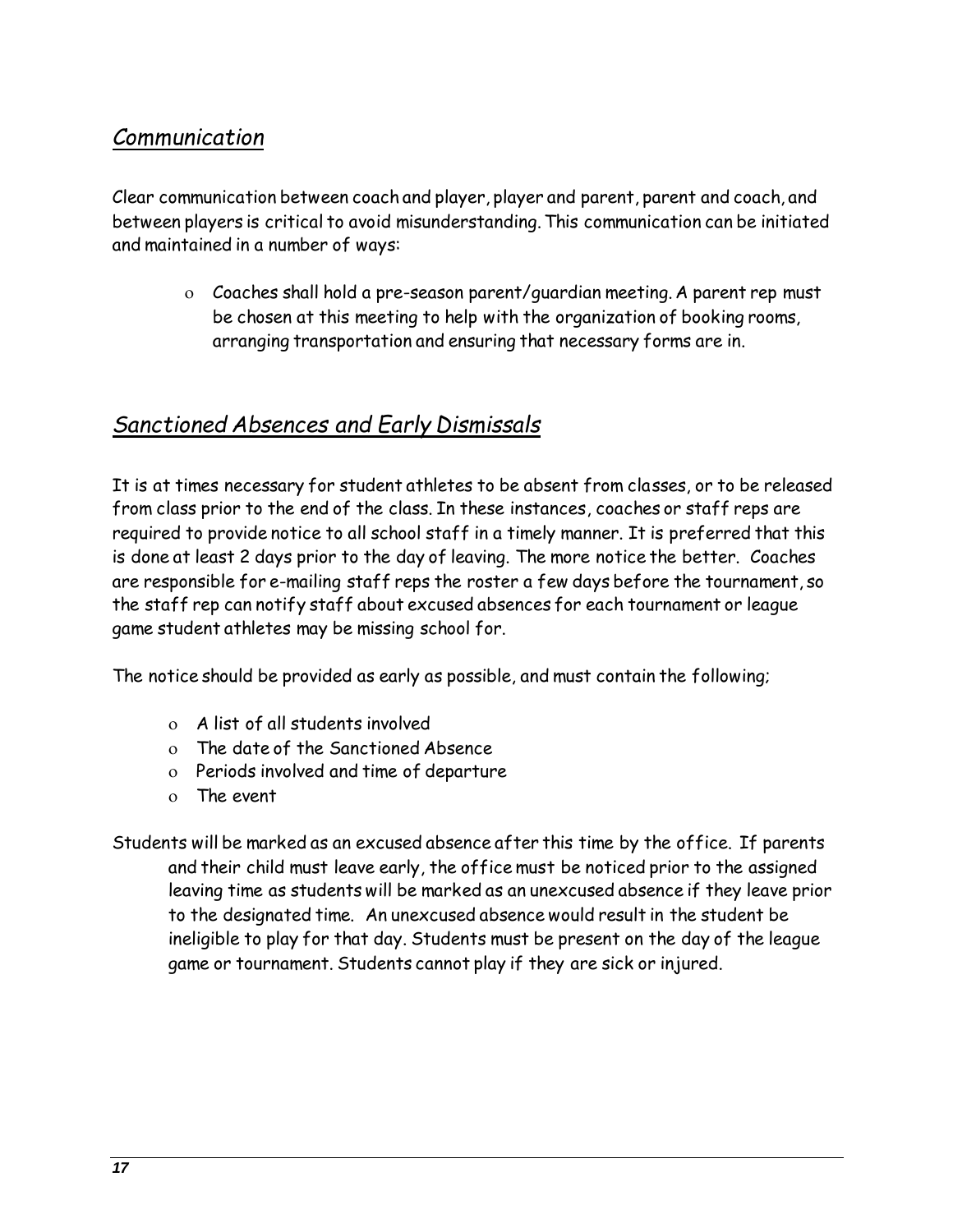# *Budget*

Each coach/rep shall complete Appendix C and submit it to the Athletic Director prior to the beginning of the season of play. The following guidelines will be used when possible.

Accommodation - One hotel room for the coaches

- One hotel room for the staff rep (only when required to supervise @zones and

provincials)

Travel costs -Mileage will be provided for the staff rep (only when required to supervise at zone or provincial play)

#### <span id="page-17-0"></span>*Professional Development*

It is in the best interests of the student athletes to have coaches who are well trained. In support of this, coaches may apply to be reimbursed for registration in **approved** professional development activities that are directly related to their coaching assignment. Approval must be given by the athletic director or principal prior to enrolling in PD. Courses or PD must be supported by receipts and completion certificates.This money will come out of the school Professional Development budget.

#### <span id="page-17-1"></span>*Guidelines for Parents*

Parents are an integral part of the Athletic Program. In that ambassador role they should:

- Support and respect the team, the players, the coaches, and all team organizational personnel.
- Help their child to follow and uphold the Paul Rowe High School athletes' guidelines for participation.
- Support the goals of sportsmanship and help bring pride and respect to their child and Paul Rowe High School.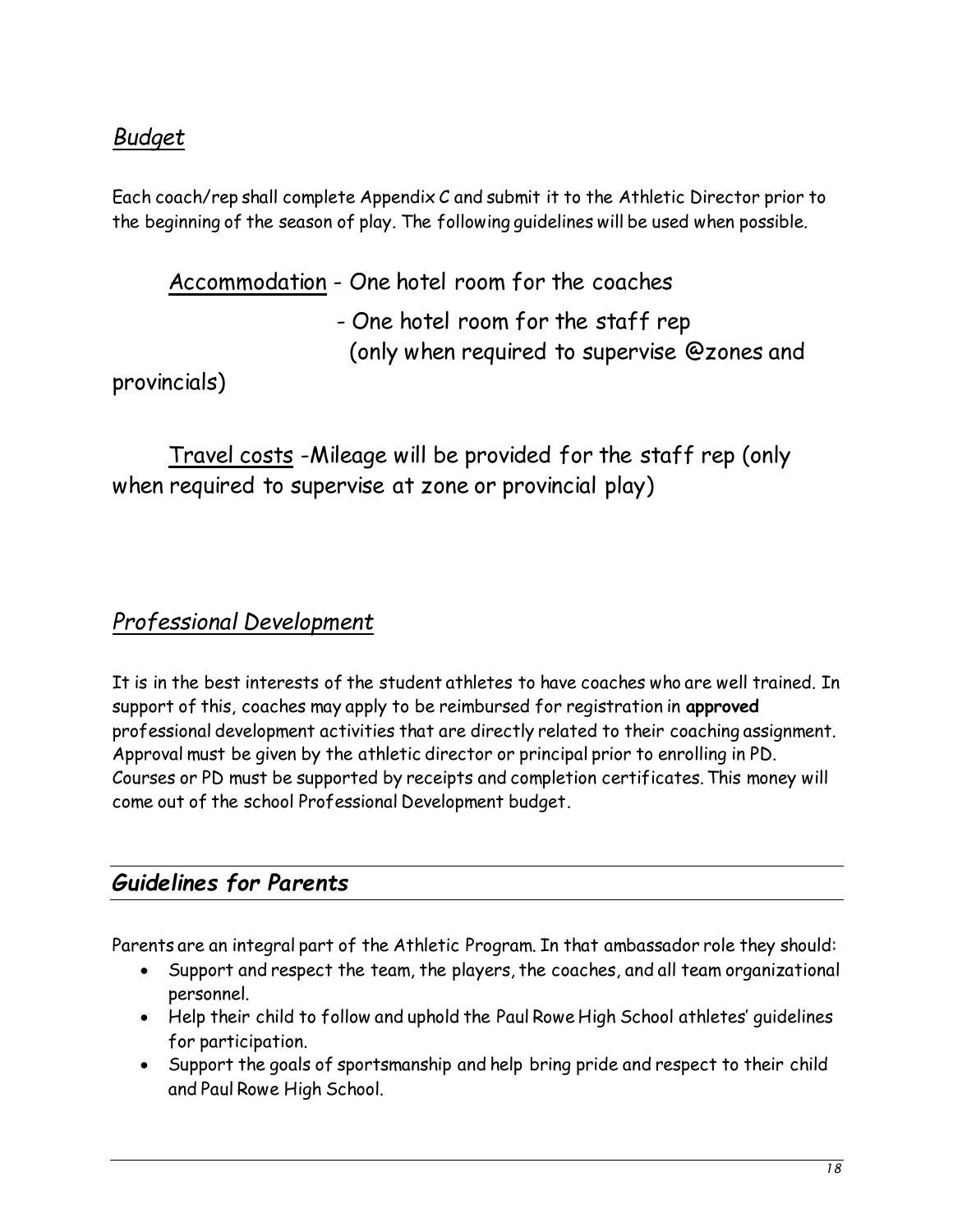- Make every effort to allow the child to attend all practices, games, tournaments and team functions.
- Support the child's role on the team. In the event of concerns the student athlete must contact the coach first. Second Parents/caregivers contact the coach. If a solution has not been reached, the athlete, parent, coach have a meeting with the athletic director. If a solution has still not been reached, the above parties will meet with the principal.
- Follow the 24 hour cooling off period before addressing a coach.
- Enter the court during a game scrimmage or practice unless asked to
- Cheer on the team in a positive manner; not verbally or physically abuse, confront, taunt, harass or demean a coach, student-athlete or official at any time.
- Should follow the "chain of command" (coach-athletic director-principal) to lodge a complaint and not conspire with other parents to undermine the authority of any coach or the program of course following the 24 hour cooling off period to pass before approaching the "chain of command".

# *Duties*

<span id="page-18-0"></span>Guidelines for Staff Rep

- Collect team fees and fill out appropriate paper work
- Create offsite approval form, get principal to sign and hand into office
- Create permission form, disperse permission forms to players, collect permission forms from students and hand into the office when all students on the roster are accounted for. This must be completed prior to departure
- Responsible for e-mailing the school staff and office about team excused absences for league/tournament play
- Announce a "good luck" announcement prior to team departing
- Announce the team's accomplishments on the morning announcements the next day
- Must attend zone and provincial play. For zone and provincial play, the team will cover mileage and hotel costs for the staff rep.
- Be in attendance for home games, or arrange for another staff rep to be there. This includes making sure the team has set up properly with ref stand, scorekeeping table and proper equipment needs for the sport eg)volleyball net

Guidelines for Athletic Director

- Ensure equipment is adequate for team play.
- Register teams for tournaments.
- Register students/teams in ASAA and for zones/provincials.
- Attend relevant zone meetings reference athletics.
- Conduct season opening parent meetings, and coaching team meetings.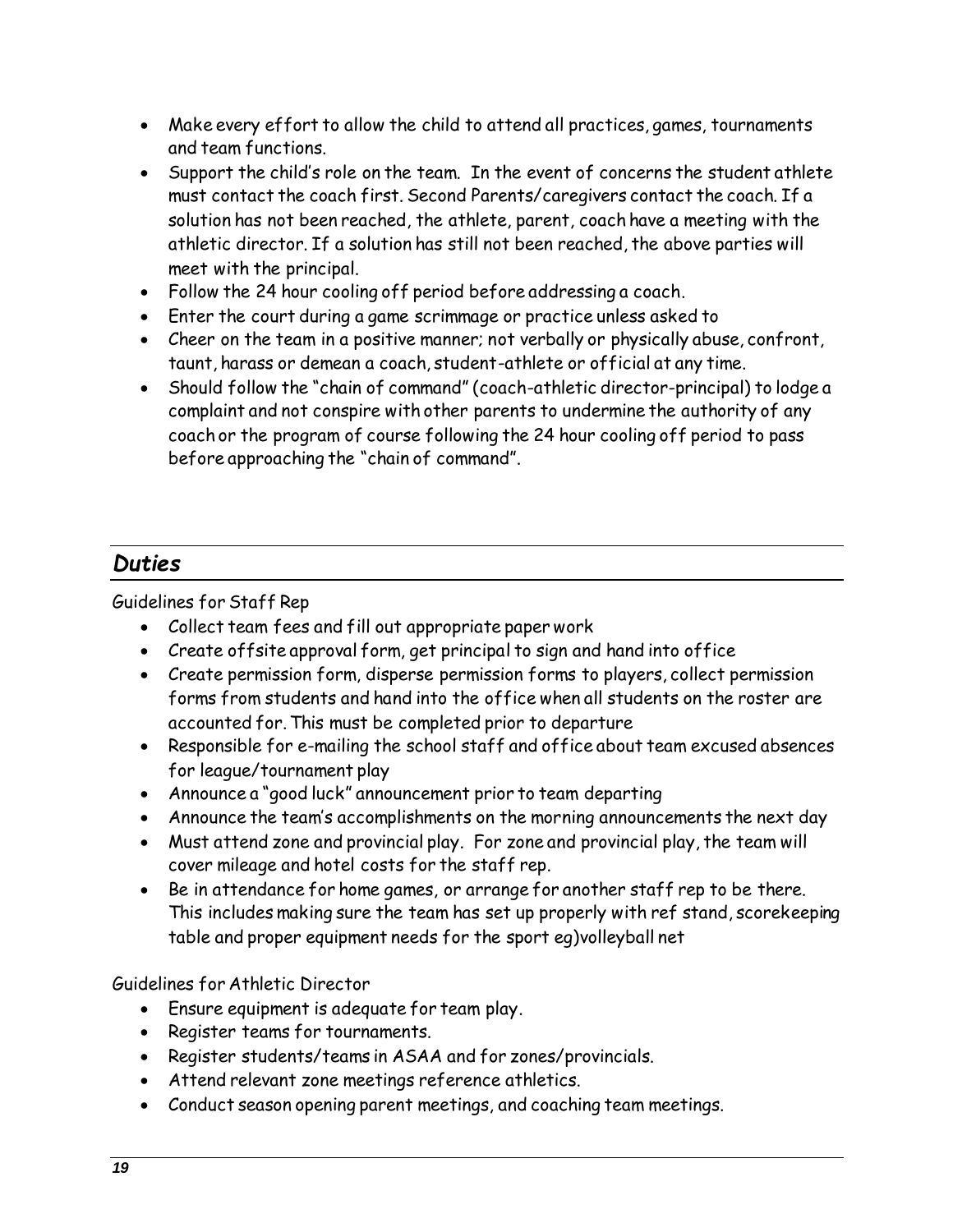- Ensure coaches have required certifications.
- Stock first aid kits.
- Create team roster lists and put on staff server along with their fee.
- Advertise on announcements and paper posters try outs are coming up with dates and times.
- Approve team apparel wear (to be purchased through the school store)
- Create team budget involving the coach if need be.
- Conduct coaches meeting at the beginning of the season.
- Collect team fees from athletes.
- Ensure all uniforms are accounted for, after the coach has handed in the entire team set

Guidelines for Parent Rep

- Ensure every player has a ride to the game/tournament in a joint effort with the coach.
- Book hotels/accommodations for overnight stays. Hand in receipts to the office.
- Report travel details/plans to the staff rep (i.e. Accommodations and drivers)
- Compile a list of all student/parent contacts in case messages need to be sent out regarding changes in schedule/plans.
- Be available to send out a message to all parents on short notice regarding the team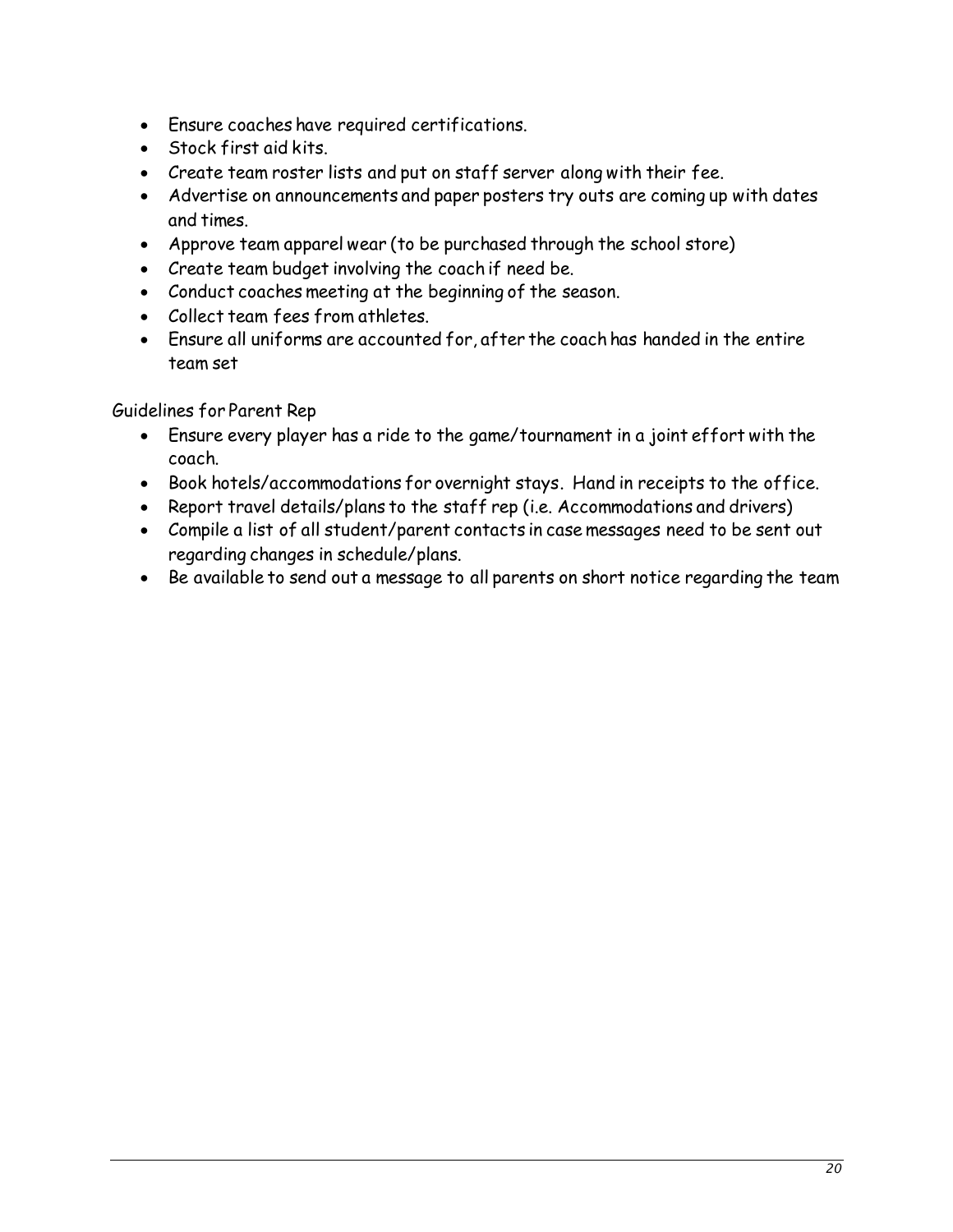#### *Appendix A*

 $\bullet$ 

Parent Coach Communication Letter to Parents and Athletes

#### **Program Objectives:**

- To provide a training and competitive, emotionally and physical atmosphere that will help each athlete mature and reach his/her potential
- Have all partners apply a coordinated "team" effort (athlete, parent, coach)

Both parenting and coaching are difficult vocations. By establishing an understanding of each position, we are better able to accept the actions of the other and provide greater benefits to students. It is also very important to remember that coaches are volunteers and they are giving their valuable time to work and help improve your child's leadership abilities, social skills, team cooperation and responsibility. Here are some guidelines to help you as a parent supporter of the athletics programs at Paul Rowe High School. Expectations that are clearly communicated will make this understanding easier.

#### **Communication Coaches expect from student athletes:**

- concerns expressed privately and directly to the coach
- notification of any schedule conflicts well in advance
- specific concerns in regards to a coach's expectations and/or philosophy

As your son or daughter becomes involved in the sports programs at Paul Rowe High School he/she will experience some of the most rewarding moments in their high school career. It is important to understand however that there will be times when things do not go the way you or your son/daughter wish. At these times, discussion with the coach is encouraged.

#### **Communication Coaches expect from Parents:**

- concerns expressed privately and directly to the coach away from the court setting (remember 24 hour cooling off period)
- notification of any scheduling conflicts well in advance
- $\sigma$  specific concerns in regard to a coach's philosophy and or expectations

#### **Appropriate Concerns to Discuss with Coaches:**

the treatment of your child mentally or physically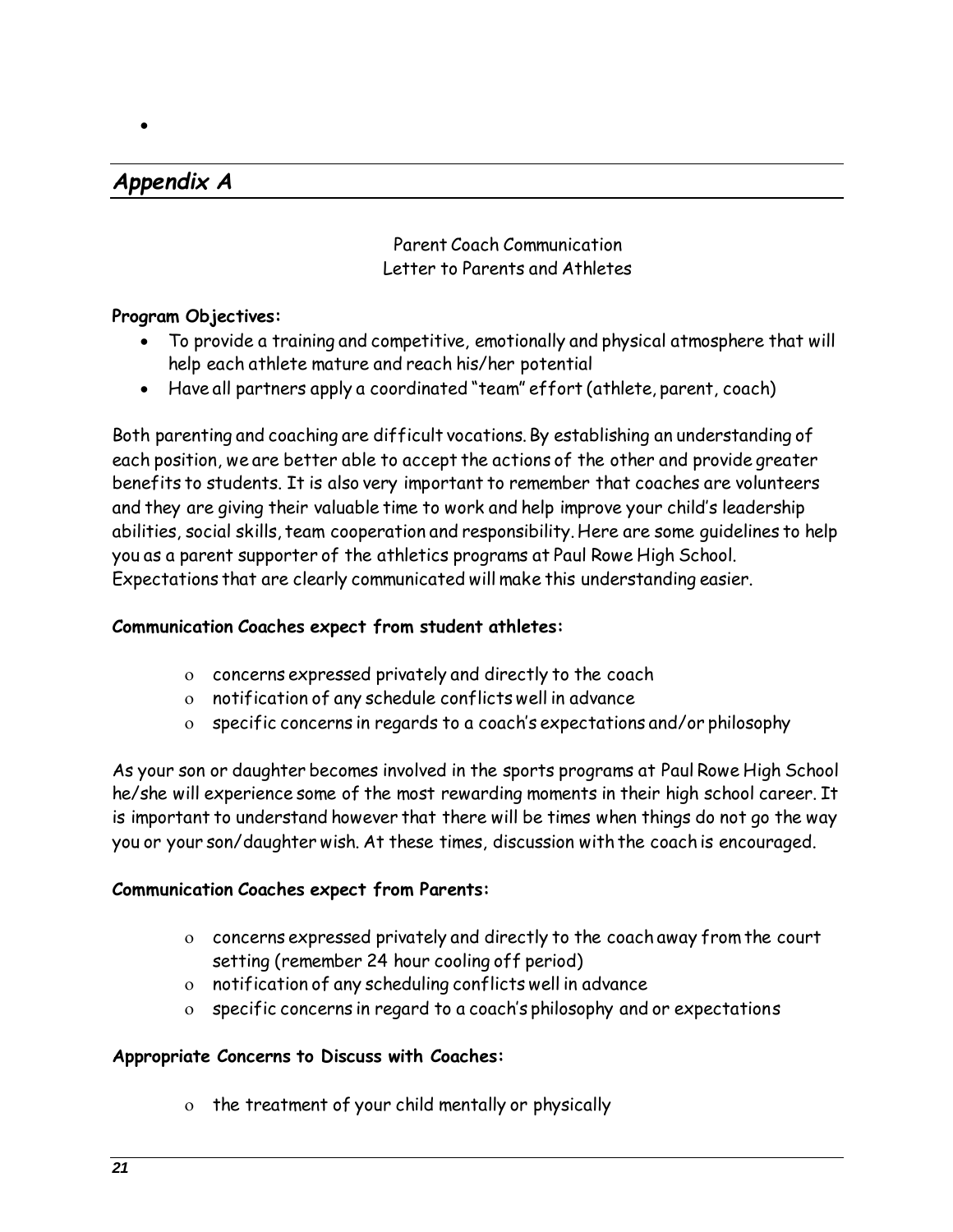- ways to help your child improve
- concerns about your child's behavior
- any influence that the activity is having on your child's academic performance
- It is difficult to accept your child's not playing as much as you or they may hope. Coaches make judgment decisions based on what they believe to be the best for all students involved. Those decisions will be left to the coach's discretion.

#### **Issues Not Appropriate to Discuss with Coaches**:

- o Playing time
- Team strategy
- o Play calling
- o Other student athletes

There are situations that may require a conference between the coach and the parent. These are to be encouraged but the following procedures should be followed to help promote a resolution to the issue of concern:

- $o$  call and set up an appointment with the coach
- resolution, not confrontation is the best approach
- Please do not confront a coach before or after a game or before a practice these can be emotional times for both the parent and coach, and our coaches are instructed to walk away from such situations. Meetings of this nature usually do not promote resolution.
- **Therefore a 24 hr cooling period will be implemented after any game or tournament.**

The Next Step:

- call and set up a meeting with the Athletic Director and or Principal to discuss the situation
- at this meeting if a resolution cannot be reached, the next step can be determined

The coaches at Paul Rowe High School recognize the importance of extra-curricular activities. We provide a program that strives to provide your child with a positive and meaningful experience.

Research indicates a student involved in extracurricular activities has a greater chance of success during adulthood; therefore, these programs have been established. Many of the character traits required to be successful participants are exactly those life skills that will promote a successful life after high school. We hope the information provided makes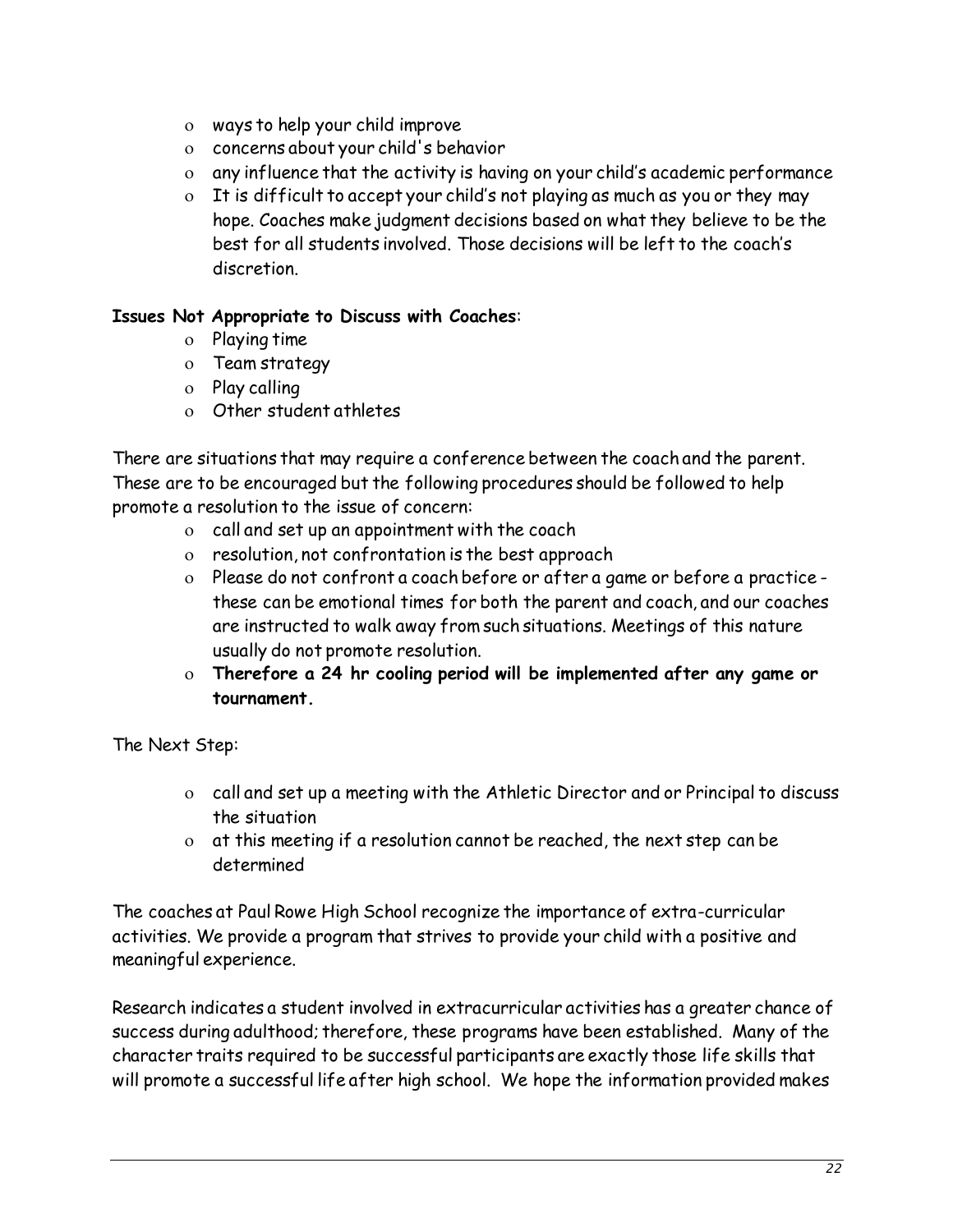both your student's and your experience with Paul Rowe High School less stressful and more enjoyable.

Sincerely, Paul Rowe Coaching Staff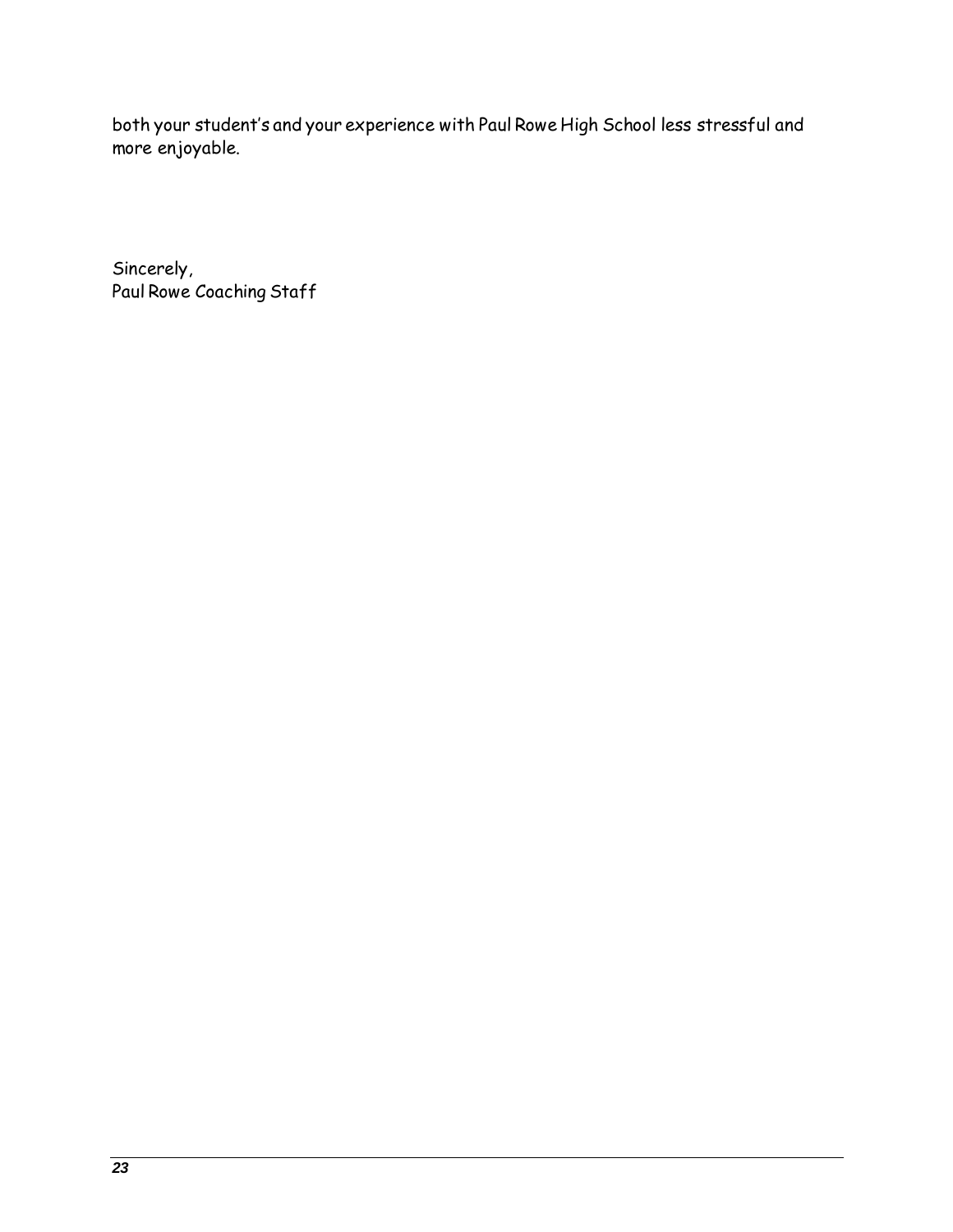#### <span id="page-23-0"></span>*Appendix B*

Coach's Guidelines for a Preseason Parent's Meeting

All coaches are required to distribute copies and address the following - may be done either by a meeting or by a letter:

- Team Rules and School Rules regarding athletics.
- Participation amount of play time athletes can expect.
- o Sportsmanship expectations by players and parents.
- The procedure to deal with disagreements between coach and players or parents:
	- At no time are problems to be discussed in front of other players.
	- ask parents to meet the following day with the athletic director
	- Make sure there is parent communication!!
- Fees and the breakdown of the costs.
- Team supervision coaches and parents

Other topics you may want to address

- Your coaching philosophy
- How practice sessions are conducted
- Length of practice times
- Expectation of attending practices
- The consequences of missing practices
- Academic requirements for eligibility
	- Passing grades
	- B registered in minimum of 2 full classes in Senior High
- Medical information in case of injury
- Question and Answer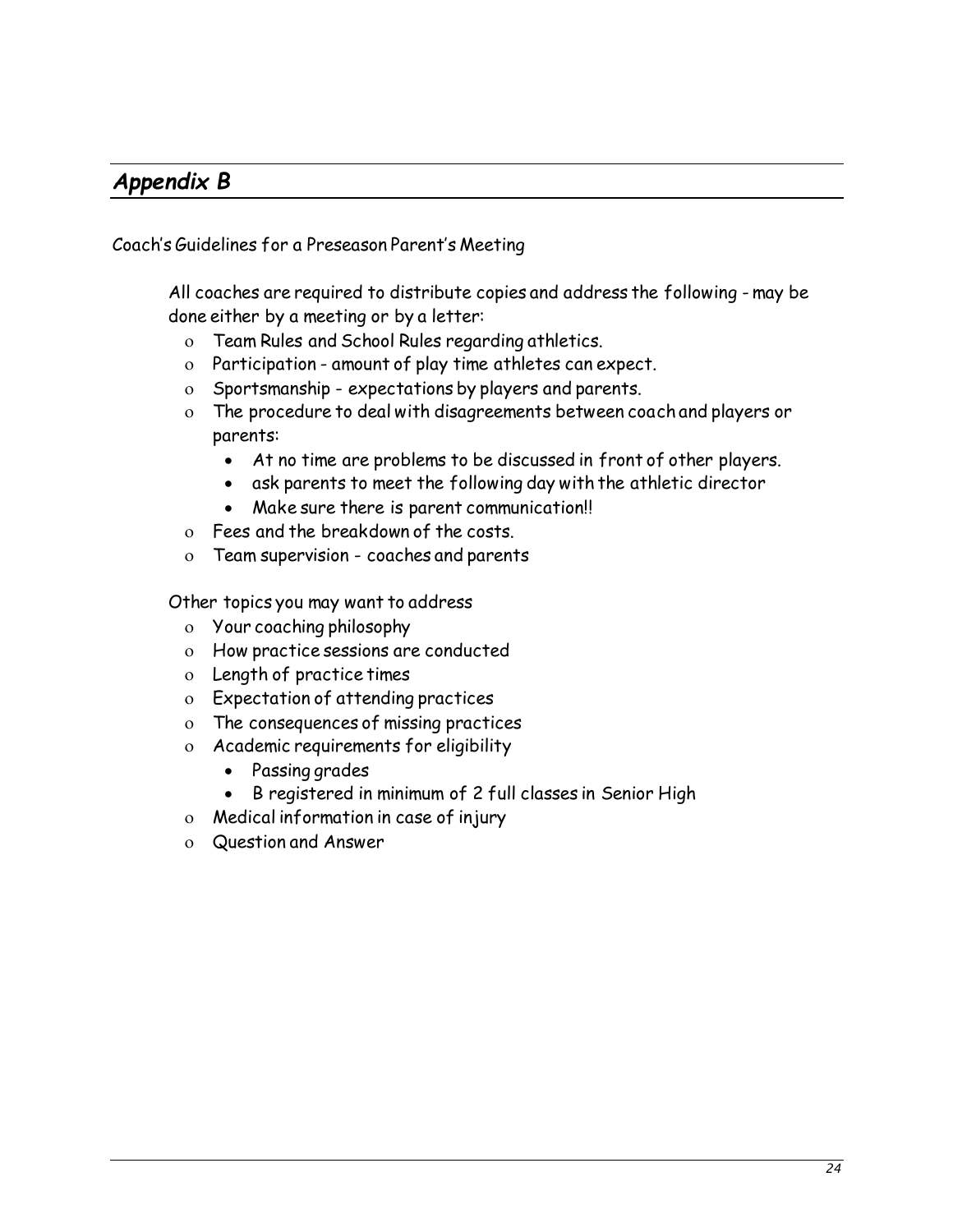# <span id="page-24-0"></span>*Appendix C*

| Paul Rowe Athletics - Activity Budget                           |  |
|-----------------------------------------------------------------|--|
| Activity:                                                       |  |
|                                                                 |  |
| Head Coach:                                                     |  |
|                                                                 |  |
| <b>Submission Date:</b>                                         |  |
| <b>Income</b>                                                   |  |
| Participation Fees: $\_\_\_\_\_$ X $\_\_\_\_\_\_\_\$ =          |  |
|                                                                 |  |
| Total:                                                          |  |
| <b>Expenses</b>                                                 |  |
| League Fees (includes all league games & tournaments)           |  |
| <b>Invitational Entry Fees</b>                                  |  |
| Invitational Transportation (see transportation for guidelines) |  |
| Accommodations (guidelines listed pg. 13)                       |  |
| Total:                                                          |  |
| <b>Balance:</b>                                                 |  |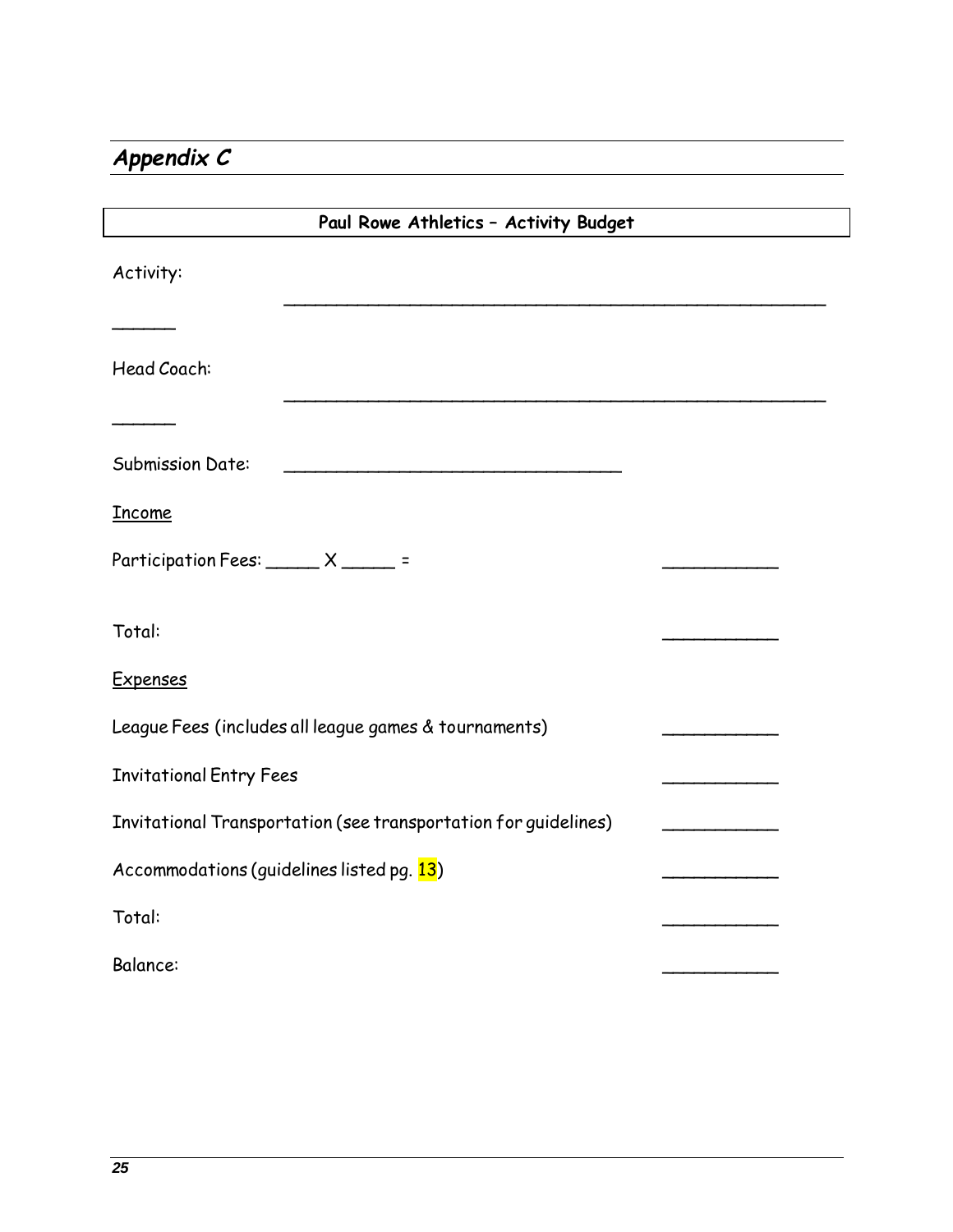| Listing of Invitational Tournaments |            |                     |  |                |
|-------------------------------------|------------|---------------------|--|----------------|
| Date                                | Tournament | Entry Fee   Mileage |  | Accommodations |
|                                     |            |                     |  |                |
|                                     |            |                     |  |                |
|                                     |            |                     |  |                |
|                                     |            |                     |  |                |
|                                     |            |                     |  |                |
|                                     |            |                     |  |                |
|                                     |            |                     |  |                |
|                                     |            |                     |  |                |
|                                     |            |                     |  |                |
|                                     |            |                     |  |                |
|                                     |            |                     |  |                |
|                                     |            |                     |  |                |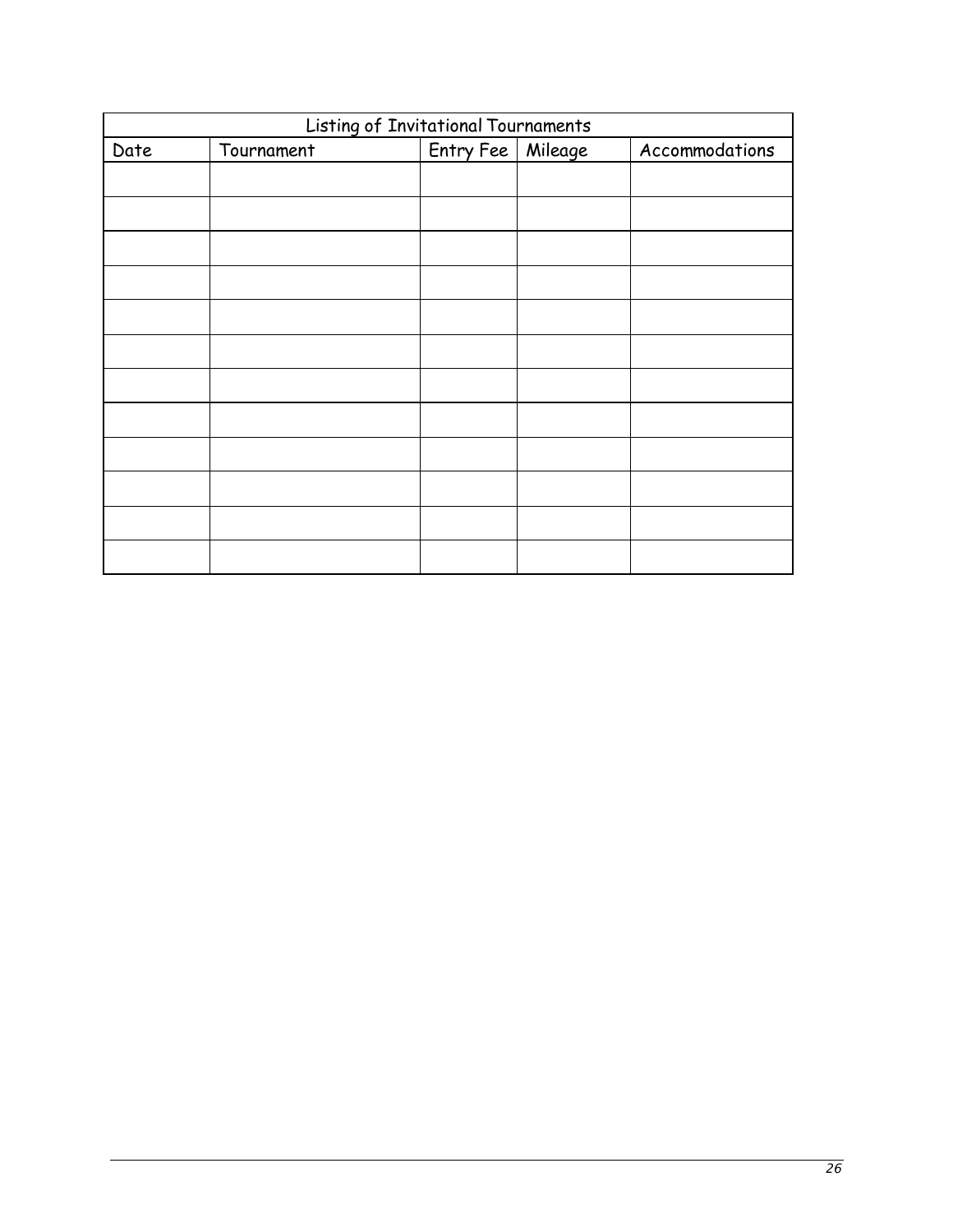# <span id="page-26-0"></span>**DECLARATION OF STATUS**

\_\_\_\_\_\_\_\_\_\_\_\_\_\_\_\_\_\_\_\_\_\_\_

| Name: School: |                                                                                |
|---------------|--------------------------------------------------------------------------------|
|               | Phone:                                                                         |
|               | Criminal Record Check or 2) Child Intervention Check since last date volunteer |
|               | work _____________________________(day/month/year) with the Division.          |
|               | Date:                                                                          |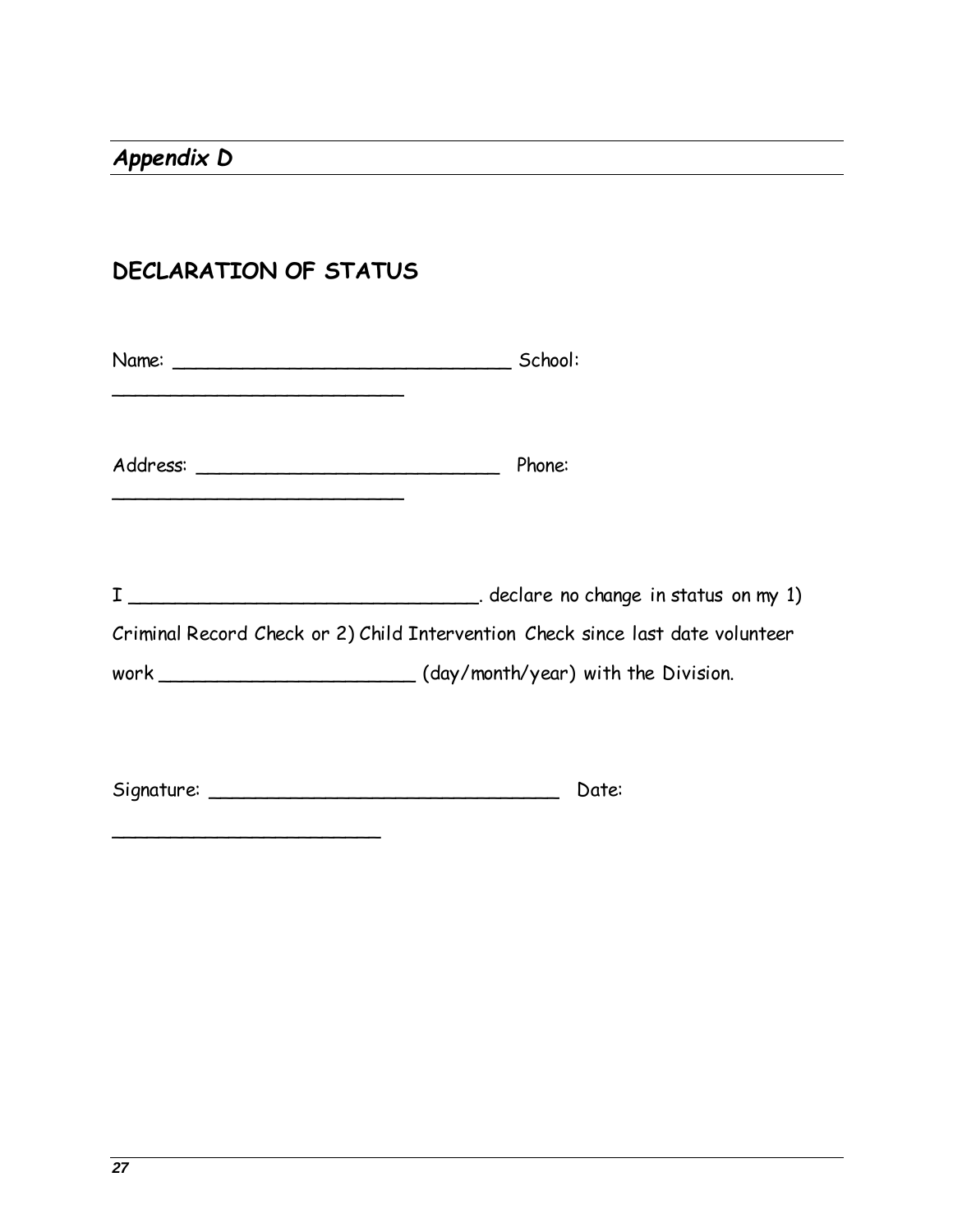# **Coach/ Teacher Liaison CHECKLIST**

| <b>TEAM NAME:</b>                                                                                                                          |                                                                                                                      |  |  |
|--------------------------------------------------------------------------------------------------------------------------------------------|----------------------------------------------------------------------------------------------------------------------|--|--|
|                                                                                                                                            | Year: _____________                                                                                                  |  |  |
| Coach:                                                                                                                                     | <u> 2002 - Johann John Stone, mars and de la provincia de la provincia de la provincia de la provincia de la pro</u> |  |  |
| Teacher Liaison:<br><u> 1980 - Johann Stoff, deutscher Stoff, deutscher Stoff, der Stoff, der Stoff, der Stoff, der Stoff, der Stoff, </u> |                                                                                                                      |  |  |
|                                                                                                                                            | START OF THE SEASON                                                                                                  |  |  |
|                                                                                                                                            | Make an announcement through the school office for students<br>interested in playing.                                |  |  |
| - 1                                                                                                                                        | Decide on the number of players you will need (have tryouts if                                                       |  |  |
|                                                                                                                                            | necessary), as there may have to be 2 teams.                                                                         |  |  |
|                                                                                                                                            | Read / refer to the policies enclosed, regarding volunteers,                                                         |  |  |
|                                                                                                                                            | transportation, etc.                                                                                                 |  |  |
|                                                                                                                                            | Set practise dates and times after consulting with the Athletic                                                      |  |  |
|                                                                                                                                            | Director.                                                                                                            |  |  |
|                                                                                                                                            | Record practices on the 'Gym Use' calendar in the office                                                             |  |  |
|                                                                                                                                            | When your final player list has been decided: submit a list to the                                                   |  |  |
|                                                                                                                                            | Athletic Director (used for attendance / collection of fees). ASAP for                                               |  |  |
|                                                                                                                                            | Senior High teams so team can be registered on time for ASAA                                                         |  |  |
|                                                                                                                                            | eligibility.                                                                                                         |  |  |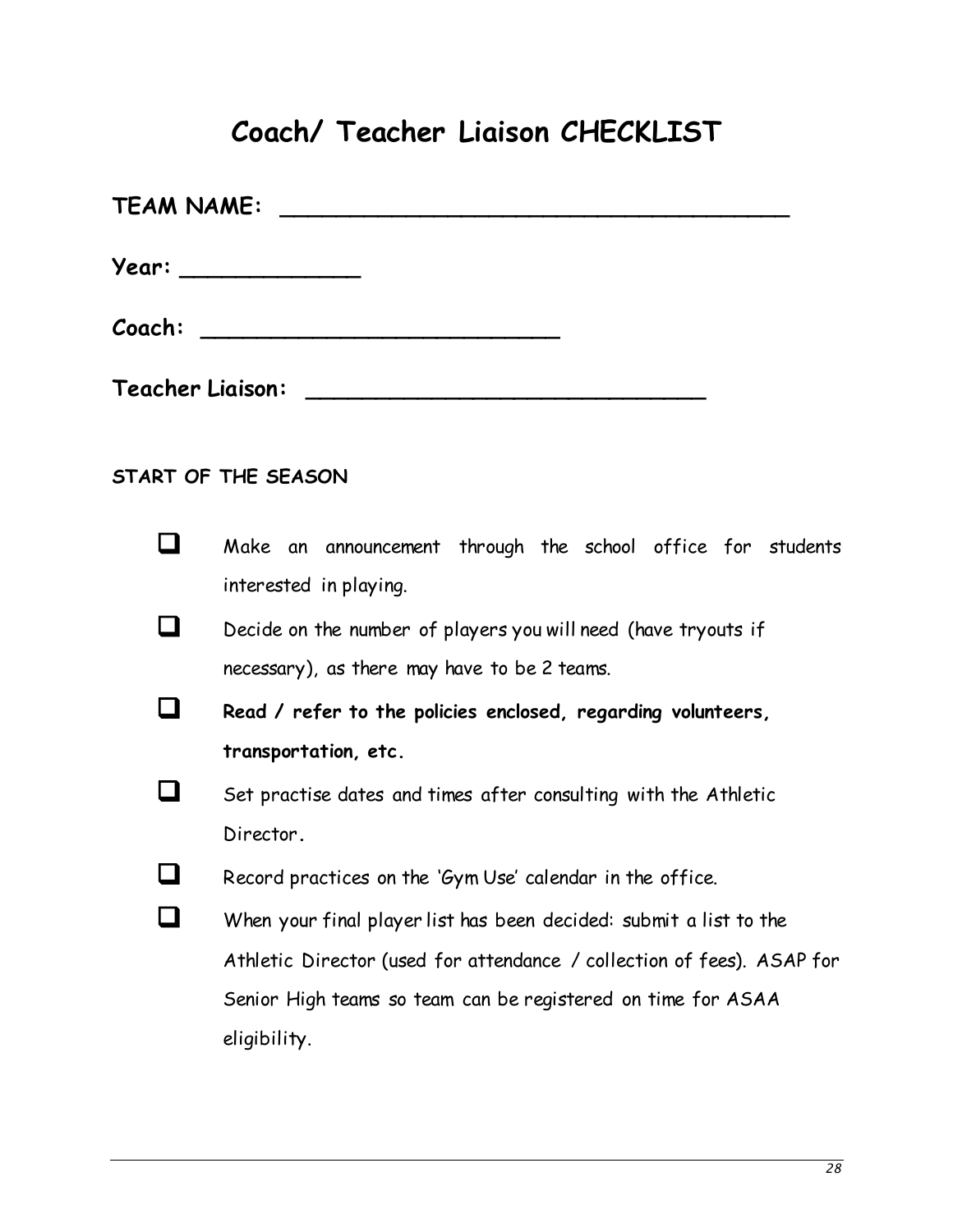- Request an *'Emergency Report'* for your players from the office. This will have the necessary medical and contact information that you require for your players (shred when season done).
- $\Box$  Check for team uniforms and assign to your players. Report shortages or the need for new uniforms to the Athletic Director.
- $\Box$  Complete a 'budget sheet' of your team's season to decide on a fee to charge your players. Each team is responsible for keeping track of their budget**.** Inquiries of finances may be directed to the school office.
- Discuss any fundraising ideas, as this would bring down your player's fees.
- $\Box$  An envelope will be provided to you from the school office, to collect, record, sign, and submit player fees as they are collected. Students will also be allowed to pay online.
- Request and collect your player fees as soon as possible, reminding your players that these fees are required. If necessary, ask for postdated cheques.
- Track suits / coats must conform to the school colours and logo. Players, coaches, or staff reps should not receive their order until it is paid.
- Have a 'Parent Letter' ready to hand out to players a.s.a.p.  $(1^{st}$  or  $2^{nd}$ practise for sure).
- Request a Parent Meeting. A Parent Rep / Manager is encouraged, especially for the Sr. High teams.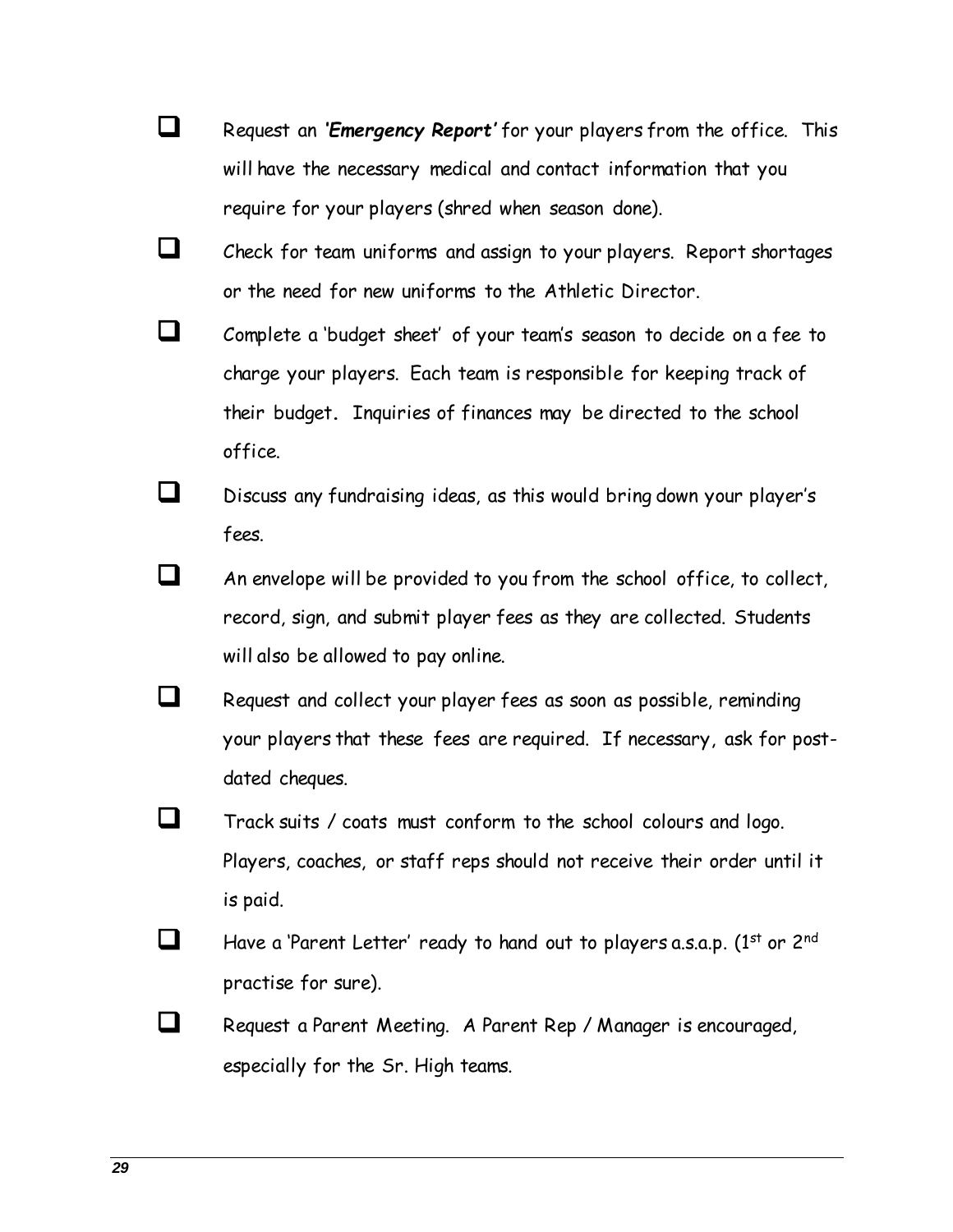- $\Box$  Refer to the template suggesting the information that should be included.
- **Check at the school office for F.O.I.P. forms for your players.**

#### **DURING THE SEASON**

- Off-site Approval, Parent Approval, Planning Guide, and Volunteer Driving forms are available on the Staff drive in the Field Trip folder.
- **Off-site approval forms MUST be signed by the principal**. If travelling out of our zone, this form must be faxed to Divisional Office for approval.
- **Parent Approval forms MUST be filled out and collected.** Make sure all important information is listed (event, place, times, emergency plans, etc.) All games for the league and tournaments may be listed on one form.
- $\Box$  High School students MUST sign the form, along with a parent / guardian.
- Hand forms in to the Athletic Director for filing (after EACH event).
- **Volunteer- Driver forms MUST be collected for each driver and MUST be completed and on file in the office BEFORE the event.** 
	- o Have new drivers complete the 'Volunteer Driver' package.
	- o Check previous driver's information on file to see if any information needs to be updated. The Declaration of Status document must be signed each year.
	- o Coaches should not have to drive to events. The reasoning is they are volunteering their time to coach, so they should not have to drive.

#### *Coaches are considered as employees of the division*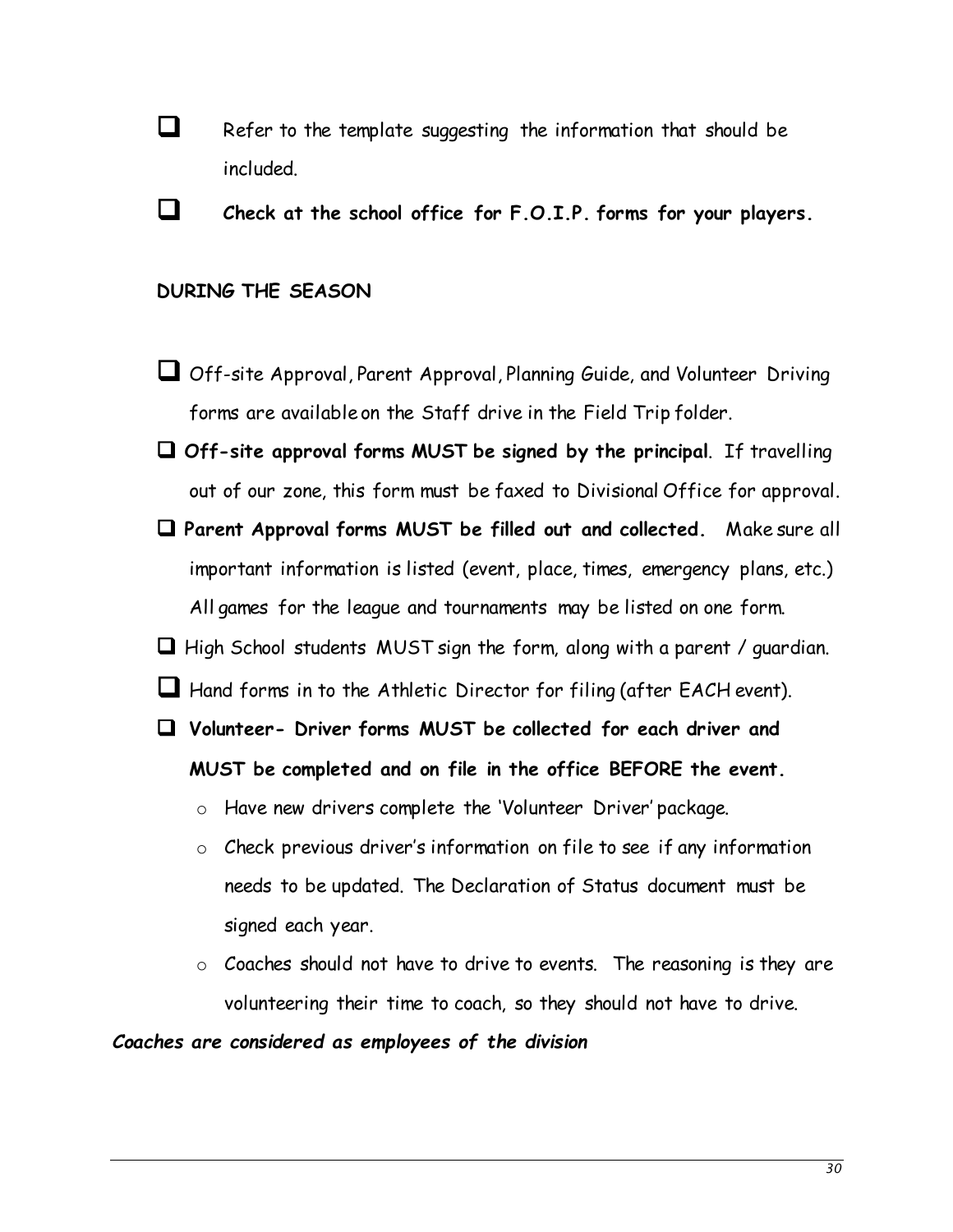- Submit article / pictures for our monthly newsletter (Raider's Report).
- $\Box$  Tournaments should generally be entered and paid for by the time your season begins (volleyball in the spring and basketball in the fall).
- To request payment for tournaments / rooms, etc., submit a copy of email or fax to the office to request a cheque.
- $\Box$  Golf, badminton, and track & field events should have information sent a few weeks before the event.
- $\Box$  Decide on league play (usually only Jr. High). The Athletic Director should have the league / contact information for your team (sport). Your contact information will be given to receive emails or faxes.
- **ALWAYS** check your email / mailboxes for league or tournament information. This is especially important if the coach does not work at the school, *the teacher liaison must report to the coach***.**
- *The Coach orTeacher LIaison MUST remain with their team / players at all times throughout any event until it is completed, as they are responsible for their behaviour and safety.*
- **Zone / Provincial participation MUST have a Teacher liaison present at the event.** If a Paul Rowe teacher is unavailable to attend the event, a teacher from another school in P.R.S.D. #10 may be approached to represent our player / players.

#### **HOME GAMES:**

Arrange for referees, linesmen, and scorekeepers.

Make an announcement through the school office the day before the event, so the rest of the student body may 'cheer on' the players.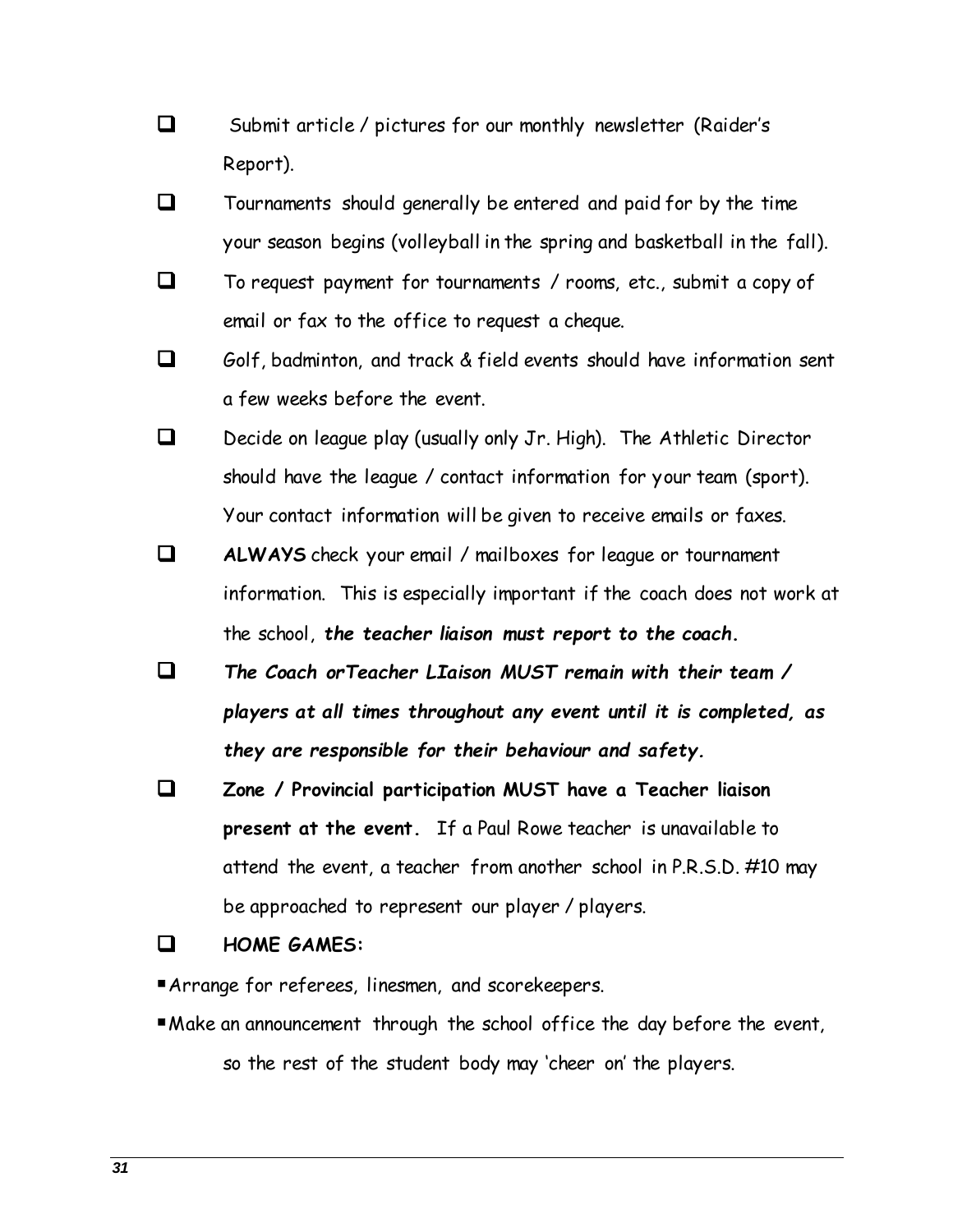Be sure to have score cards / sheets, and game equipment (balls) on hand BEFORE the game.

#### **IMMEDIATELY FOLLOWING A GAME / TOURNAMENT:**

- Make an announcement the next day through the school office in reference to your event (be positive).
- If applicable, report events to the Banner Post **BEFORE EACH EVENT:**
- $\Box$  Inform the office / staff by email when students will be absent during the school day.
- $\Box$  Be sure accommodations are in place (host school / hotels).
- $\Box$  Check first aid kit for supplies. First aid kits are in the P.E. office, and the extra supplies are in the office *(inform office of any shortages / supplies that need to be ordered).*
- $\Box$  Have necessary equipment ready for your game / tournament.
- E Remind players to supply gas money for Volunteer drivers.
- Remind players that they should work and stay together as a 'team', and that their conduct reflects on the whole team AND the school (refer to the 'Student Code of Conduct' attached).
- *Report ANY bad behaviour or disrespect to the principal a.s.a.p.*
- $\Box$  Check with the school office if any of your players were absent with no reason, or were in the office for discipline reasons (Student Code of Conduct).